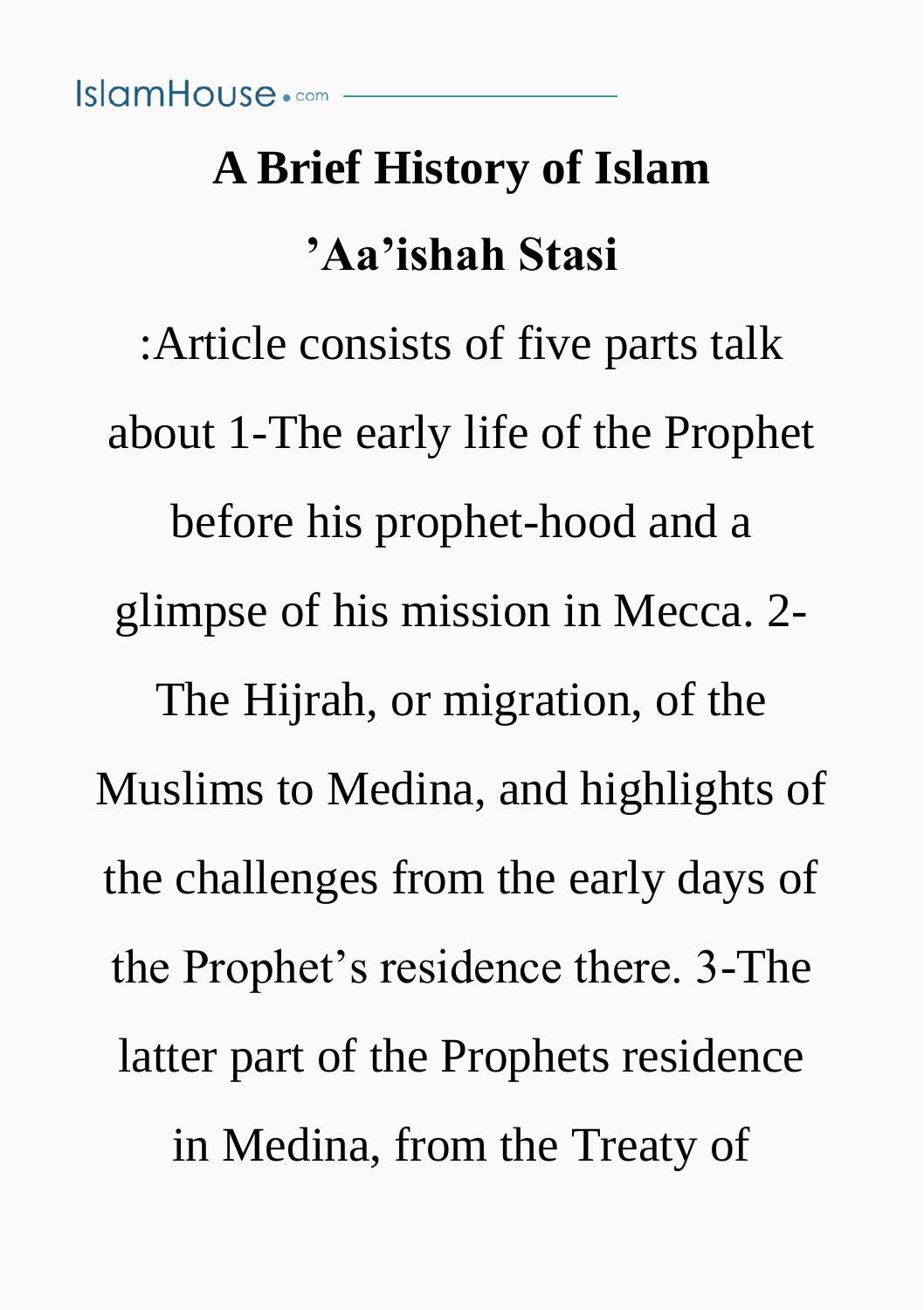#### IslamHouse.com ————

Hudaybiyyah, the Conquest of Mecca, to his death. 4-The Caliphate, or succession, of Abu Bakr and Umar, two of the most prominent of the companions of the Prophet, the spread of Islam and Islamic foreign policy in regards to the inhabitants of subjugated lands. 5-The election, governance, and character of the third Caliph of Islam.

<https://islamhouse.com/428698>

• [A Brief History of Islam](#page-2-0)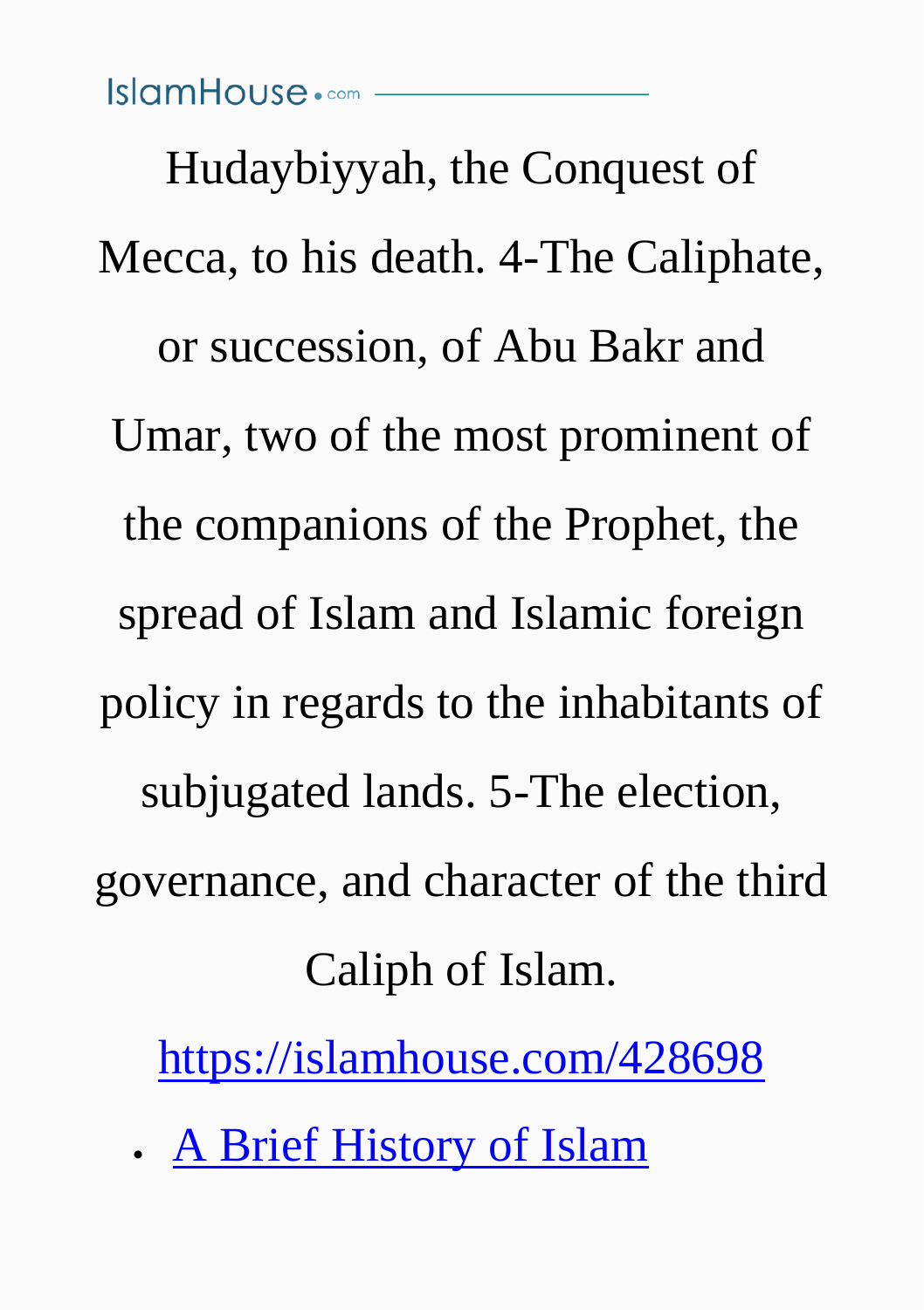# $IslcmHouse \cdot \circ m -$

- <sup>o</sup> [A Brief History of Islam](#page-3-0)  [\(part 1 of 5\): The Prophet of](#page-3-0)  [Islam](#page-3-0)
- <sup>o</sup> [A Brief History of Islam](#page-9-0)  [\(part 2 of 5\): The Hijrah](#page-9-0)
- <sup>o</sup> [A Brief History of Islam](#page-16-0)  [\(part 3 of 5\): The Conquest](#page-16-0)  [of Mecca](#page-16-0)
- <sup>o</sup> [A Brief History of Islam](#page-22-0)  [\(part 4 of 5\): The Caliphate](#page-22-0)  [of Abu Bakr and Umar](#page-22-0)
- <sup>o</sup> [A Brief History of Islam](#page-32-0)  [\(part 5 of 5\): The Caliphate](#page-32-0)  [of Uthman ibn Affan](#page-32-0)
	- [Election of Uthman](#page-32-1)
	- [His Life as a Caliph](#page-35-0)
	- [Opposition and the End](#page-37-0)

# <span id="page-2-0"></span>**[A Brief History of Islam](#page-2-0)**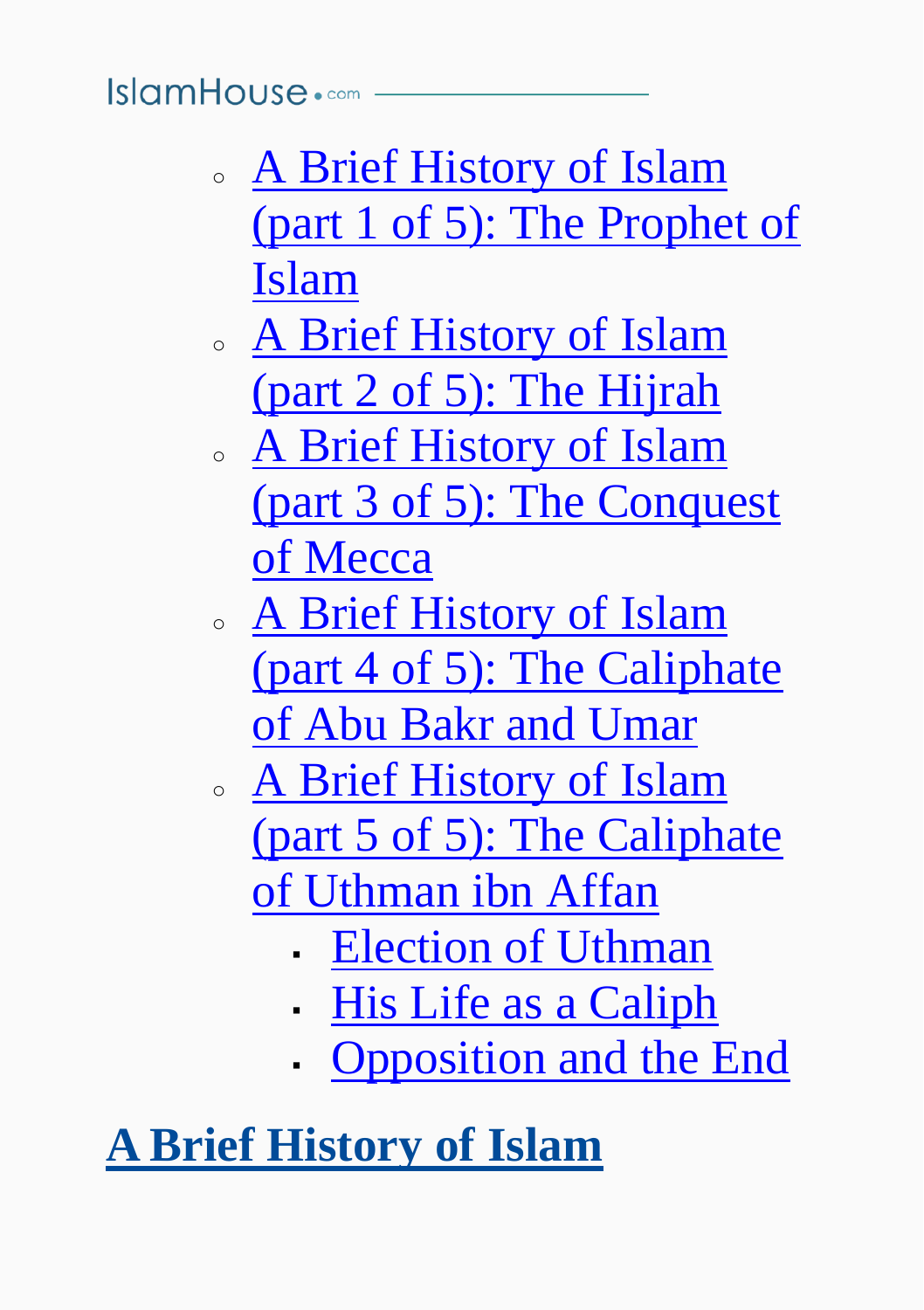# <span id="page-3-0"></span>**[A Brief History of Islam \(part 1 of](#page-3-0)  [5\): The Prophet of Islam](#page-3-0)**

In or about the year 570 the child who would be named Muhammad and who would become the Prophet of one of the world's great religions, Islam, was born into a family belonging to a clan of Quraish, the ruling tribe of Mecca, a city in the Hijaz region of northwestern Arabia.

Originally the site of the Kaabah, a shrine of ancient origins, Mecca had, with the decline of southern Arabia, become an important center of sixthcentury trade with such powers as the Sassanians, Byzantines, and Ethiopians. As a result, the city was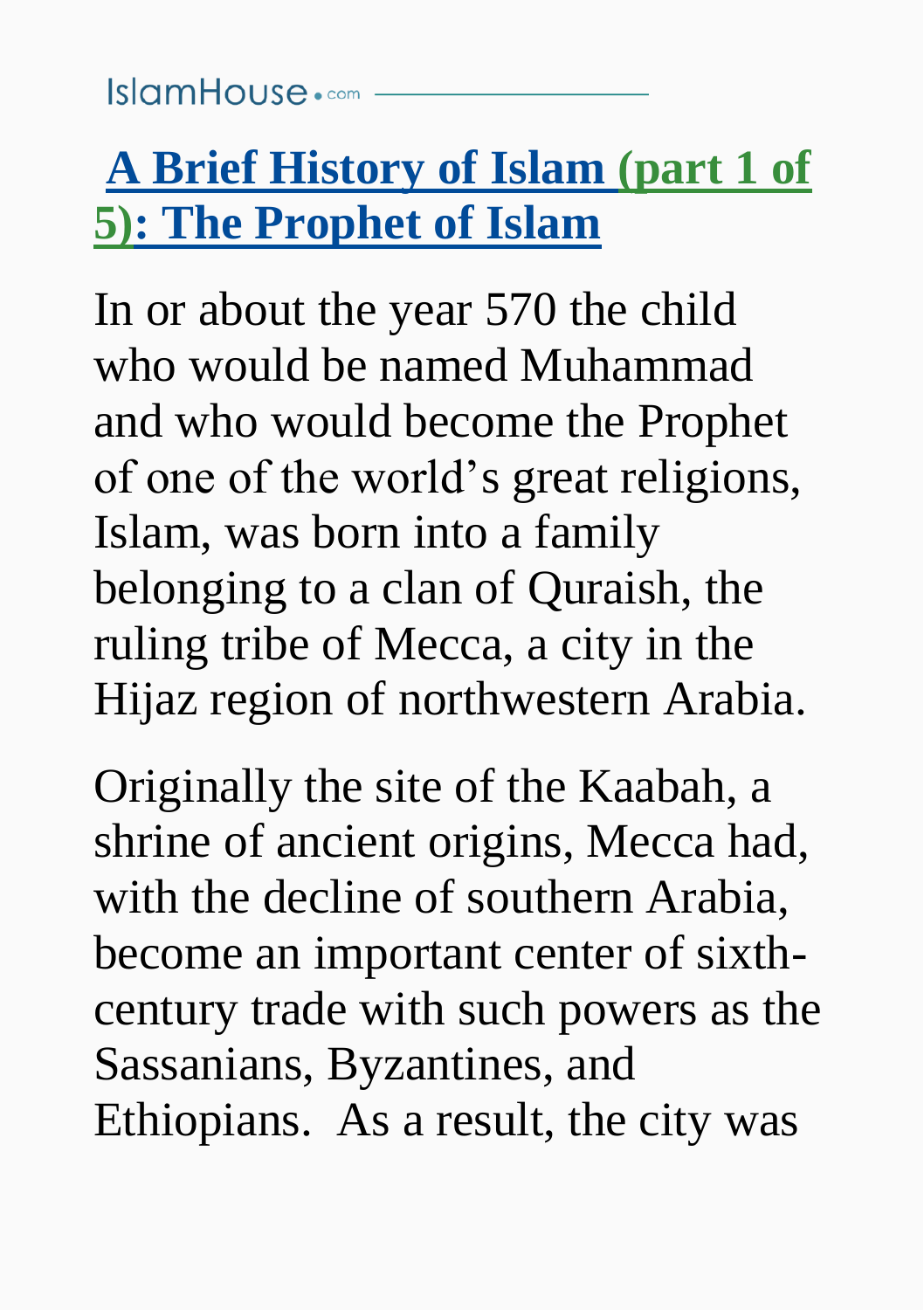dominated by powerful merchant families, among whom the men of Quraish were preeminent.

Muhammad's father, "Abd Allah ibn" Abd al-Muttalib, died before the boy was born; his mother, Aminah, died when he was six. The orphan was consigned to the care of his grandfather, the head of the clan of Hashim. After the death of his grandfather, Muhammad was raised by his uncle, Abu Talib. As was customary, the child Muhammad was sent to live for a year or two with a Bedouin family. This custom, followed until recently by noble families of Mecca, Medina, Taif, and other towns of the Hijaz, had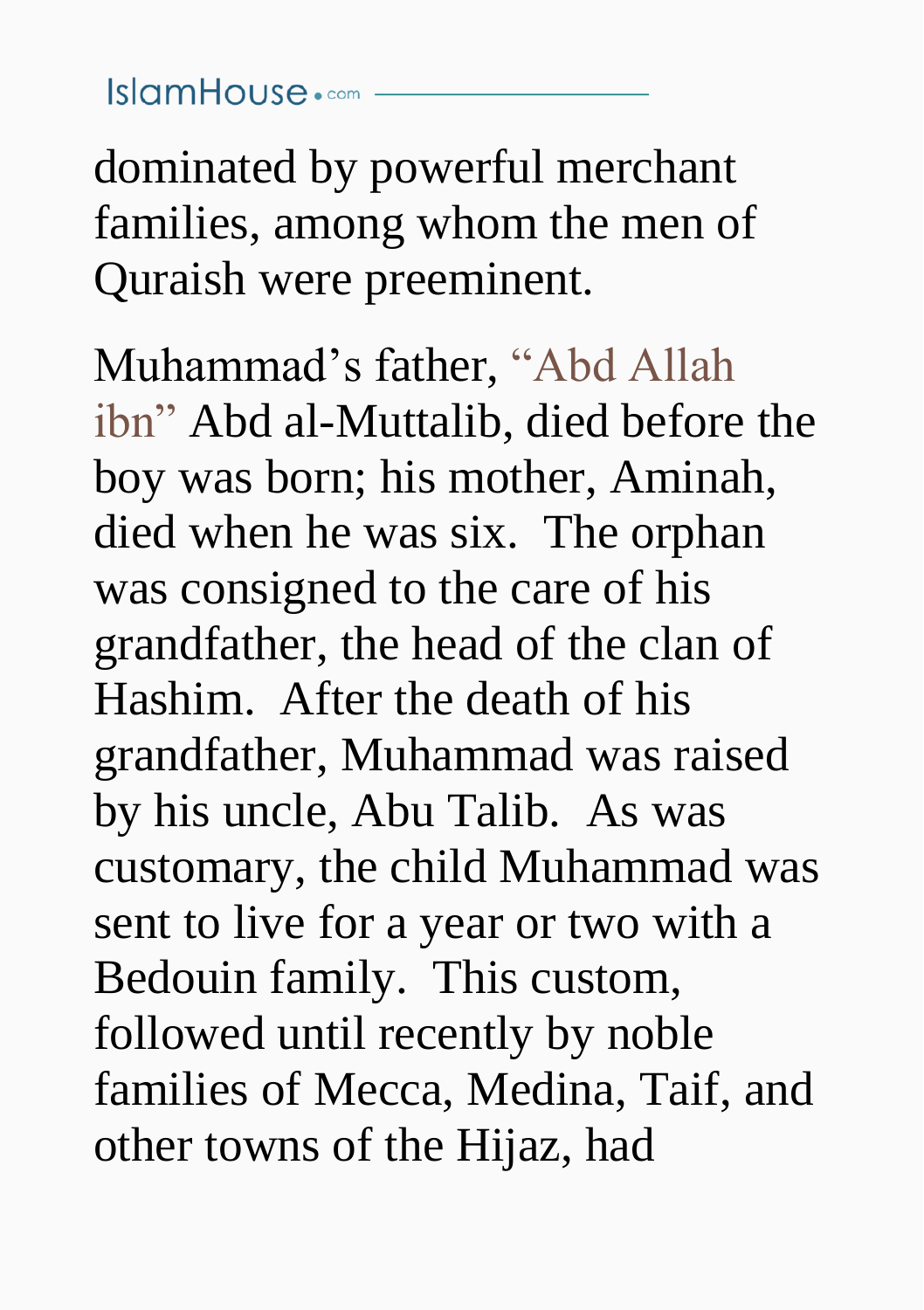important implications for Muhammad. In addition to enduring the hardships of desert life, he acquired a taste for the rich language so loved by the Arabs, whose speech was their proudest art, and also learned the patience and forbearance of the herdsmen, whose life of solitude he first shared, and then came to understand and appreciate.

About the year 590, Muhammad, then in his twenties, entered the service of a merchant widow named Khadijah as her factor, actively engaged with trading caravans to the north. Sometime later he married her, and had two sons, neither of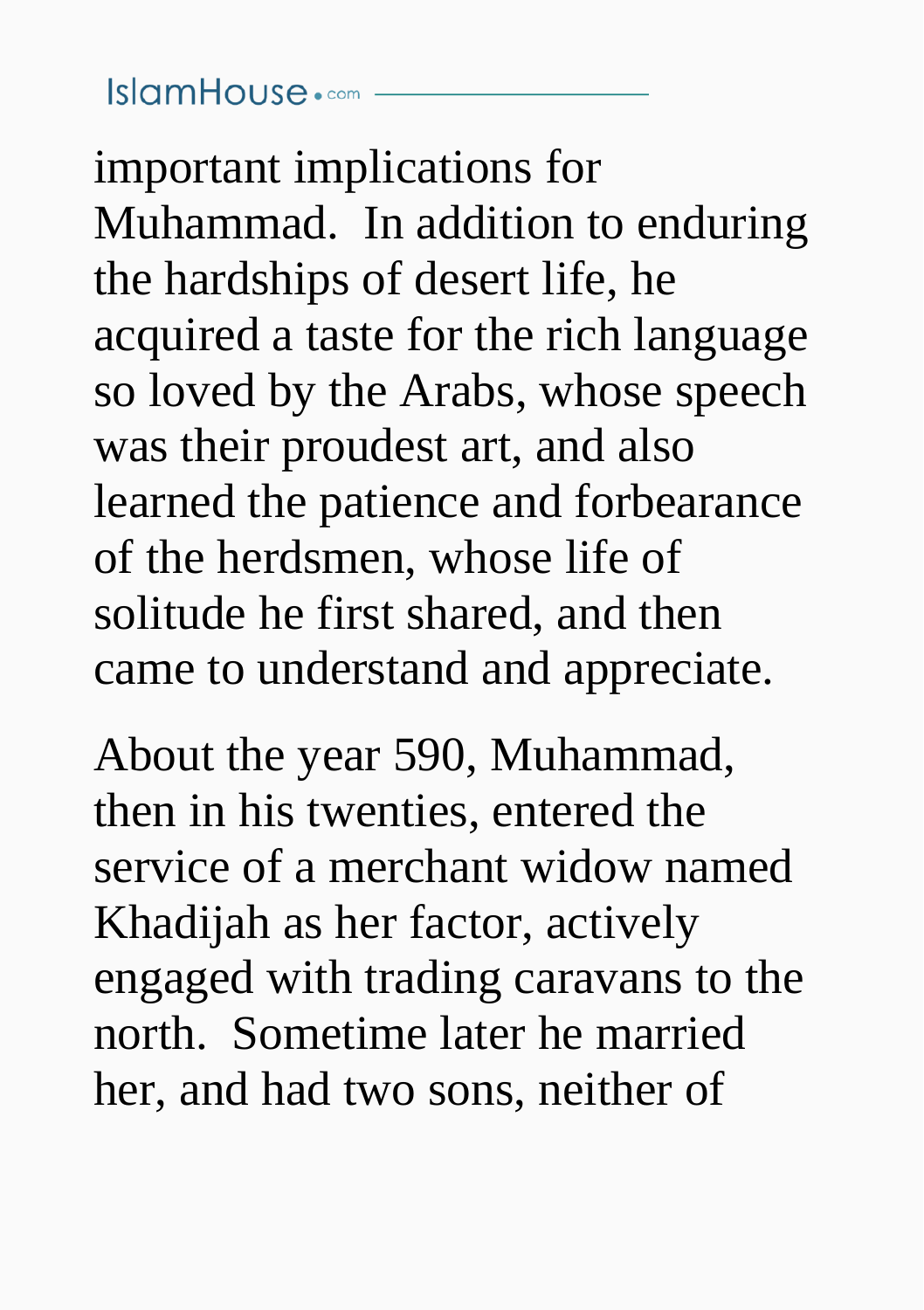$lslcmHouse \cdot \text{com}$  –

whom survived, and four daughters by her.

In his forties, he began to retire to meditate in a cave on Mount Hira, just outside Mecca, where the first of the great events of Islam took place. One day, as he was sitting in the cave, he heard a voice, later identified as that of the Angel Gabriel, which ordered him to:

"Recite: In the name of thy Lord who created, Created man from a clot of blood." (Quran 96:1-2)

Three times Muhammad pleaded his inability to do so, but each time the command was repeated. Finally, Muhammad recited the words of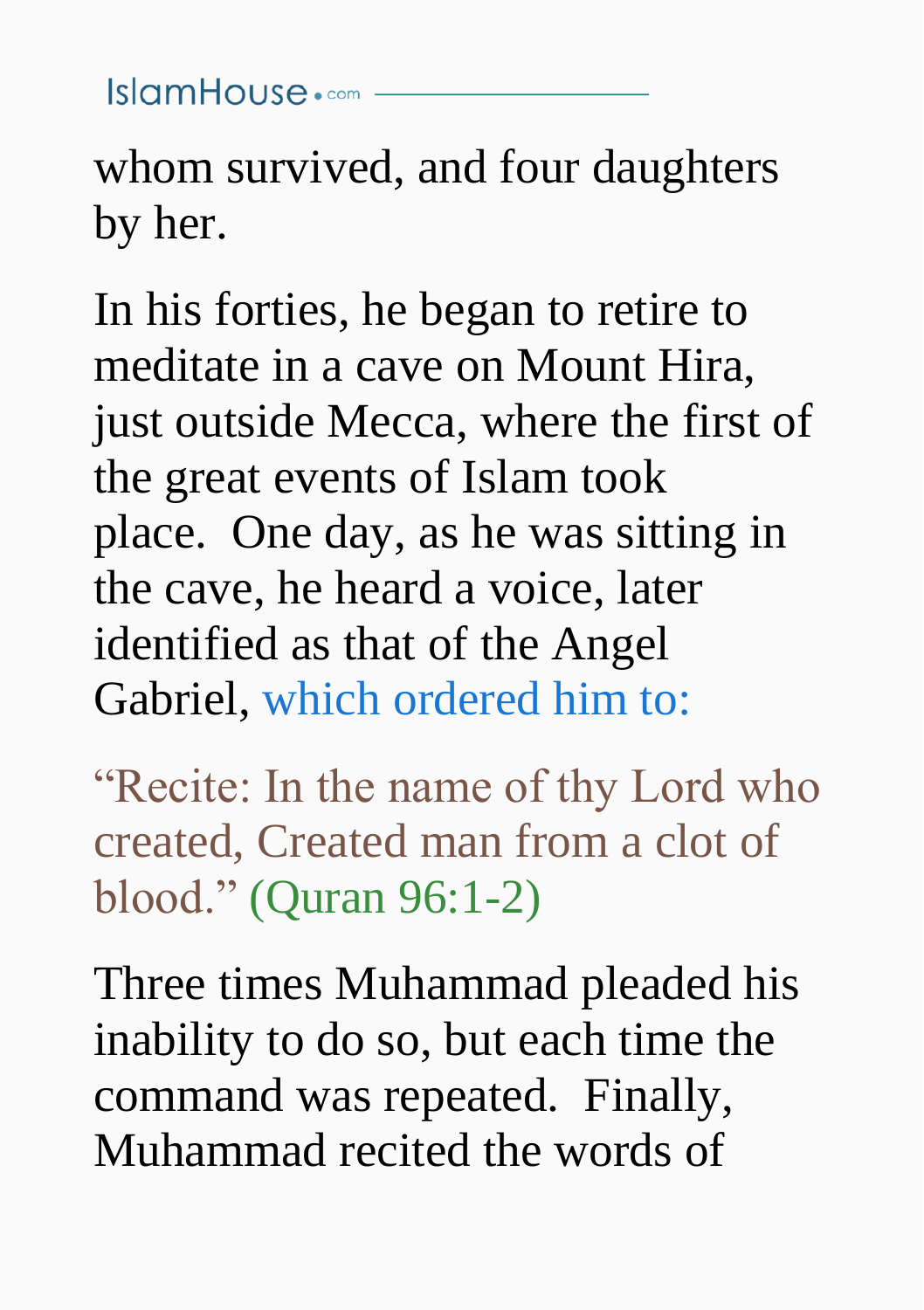what are now the first five verses of the 96th chapter of the Quran - words which proclaim God to be the Creator of man and the Source of all knowledge.

At first Muhammad divulged his experience only to his wife and his immediate circle. But, as more revelations enjoined him to proclaim the oneness of God universally, his following grew, at first among the poor and the slaves, but later, also among the most prominent men of Mecca. The revelations he received at this time, and those he did later, are all incorporated in the Quran, the Scripture of Islam.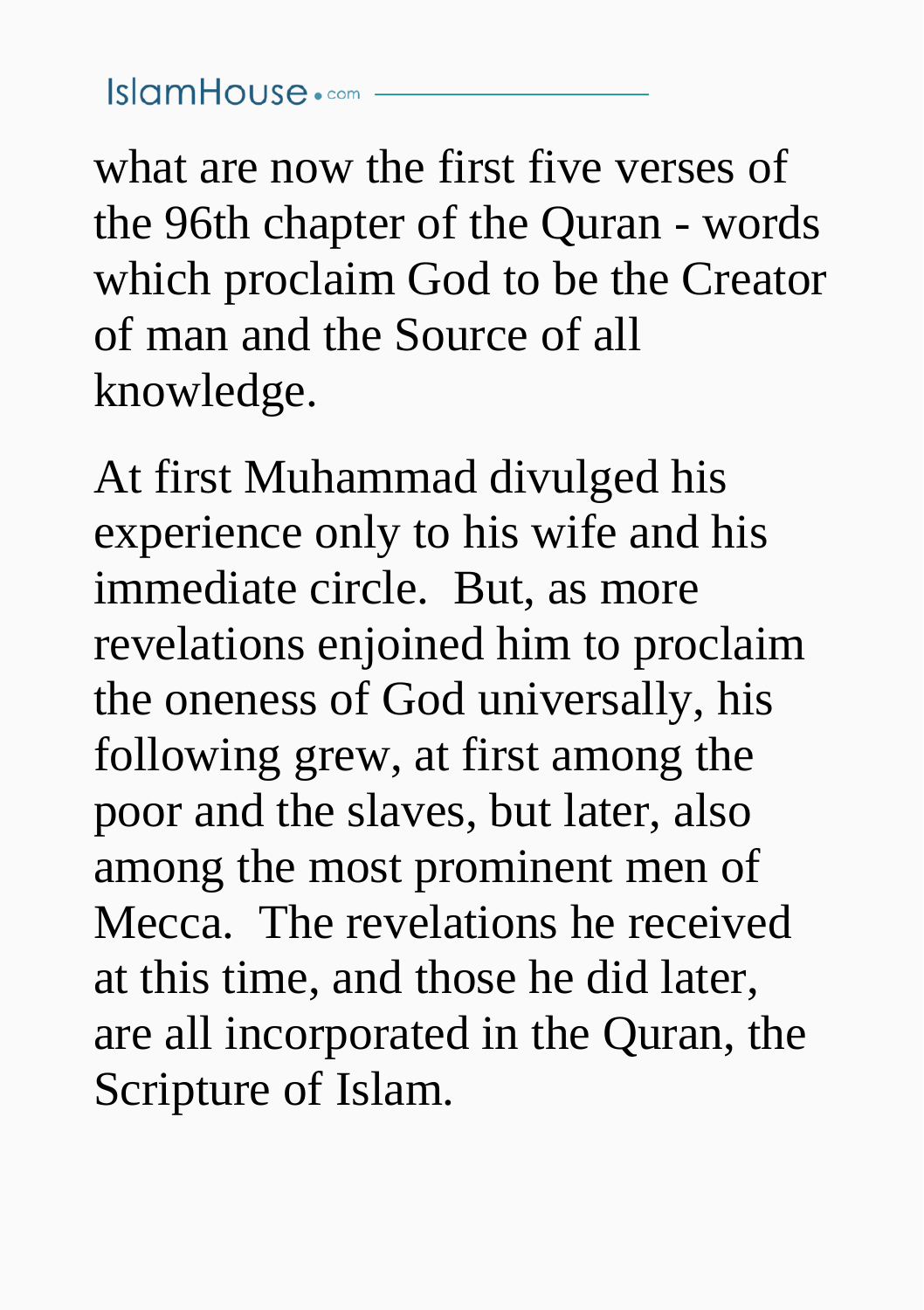Not everyone accepted God's message transmitted through Muhammad. Even in his own clan, there were those who rejected his teachings, and many merchants actively opposed the message. The opposition, however, merely served to sharpen Muhammad's sense of mission, and his understanding of exactly how Islam differed from paganism. The belief in the Oneness of God was paramount in Islam; from this all else follows. The verses of the Quran stress God's uniqueness, warn those who deny it of impending punishment, and proclaim His unbounded compassion to those who submit to His will. They affirm the Last Judgment, when God, the Judge,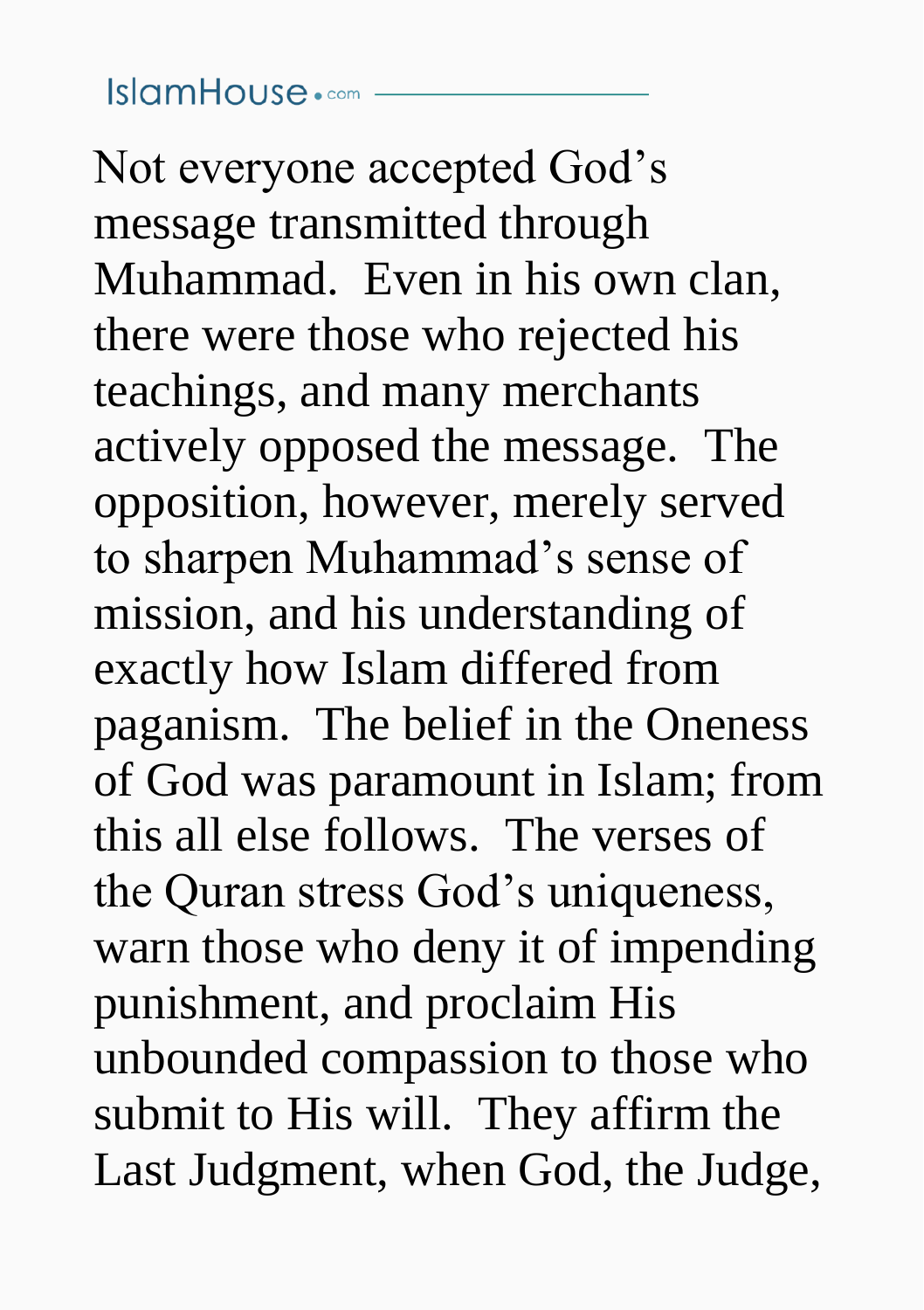$lslcmHouse \cdot \text{com}$  —

will weigh in the balance the faith and works of each man, rewarding the faithful and punishing the transgressor. Because the Quran rejected polytheism and emphasized man's moral responsibility, in powerful images, it presented a grave challenge to the worldly Meccans.

# <span id="page-9-0"></span>**[A Brief History of Islam \(part 2 of](#page-9-0)  [5\): The Hijrah](#page-9-0)**

After Muhammad had preached publicly for more than a decade, the opposition to him reached such a high pitch that, fearful for their safety, he sent some of his adherents to Ethiopia. There, the Christian ruler extended protection to them, the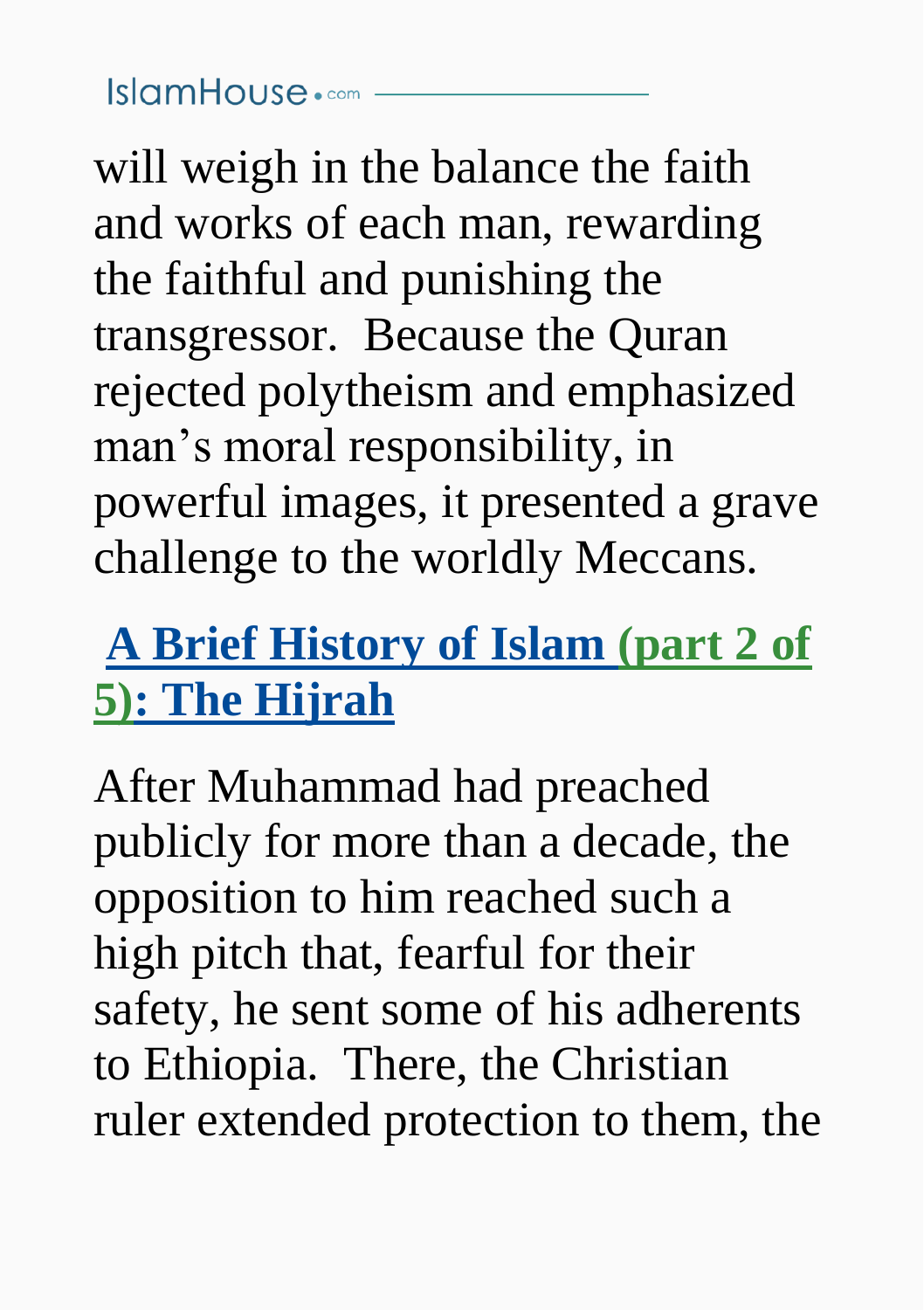$lslcmHouse \cdot \circ m$  –

memory of which has been cherished by Muslims ever since. But in Mecca the persecution worsened. Muhammad's followers were harassed, abused, and even tortured. At last, seventy of Muhammad's followers set off by his orders to the northern town of Yathrib, in the hope of establishing a news stage of the Islamic movement. This city which was later to be renamed Medina ("The City"). Later, in the early fall of 622, he, with his closest friend, Abu Bakr al-Siddeeq, set off to join the emigrants. This event coincided with the leaders in Mecca plotting, to kill him.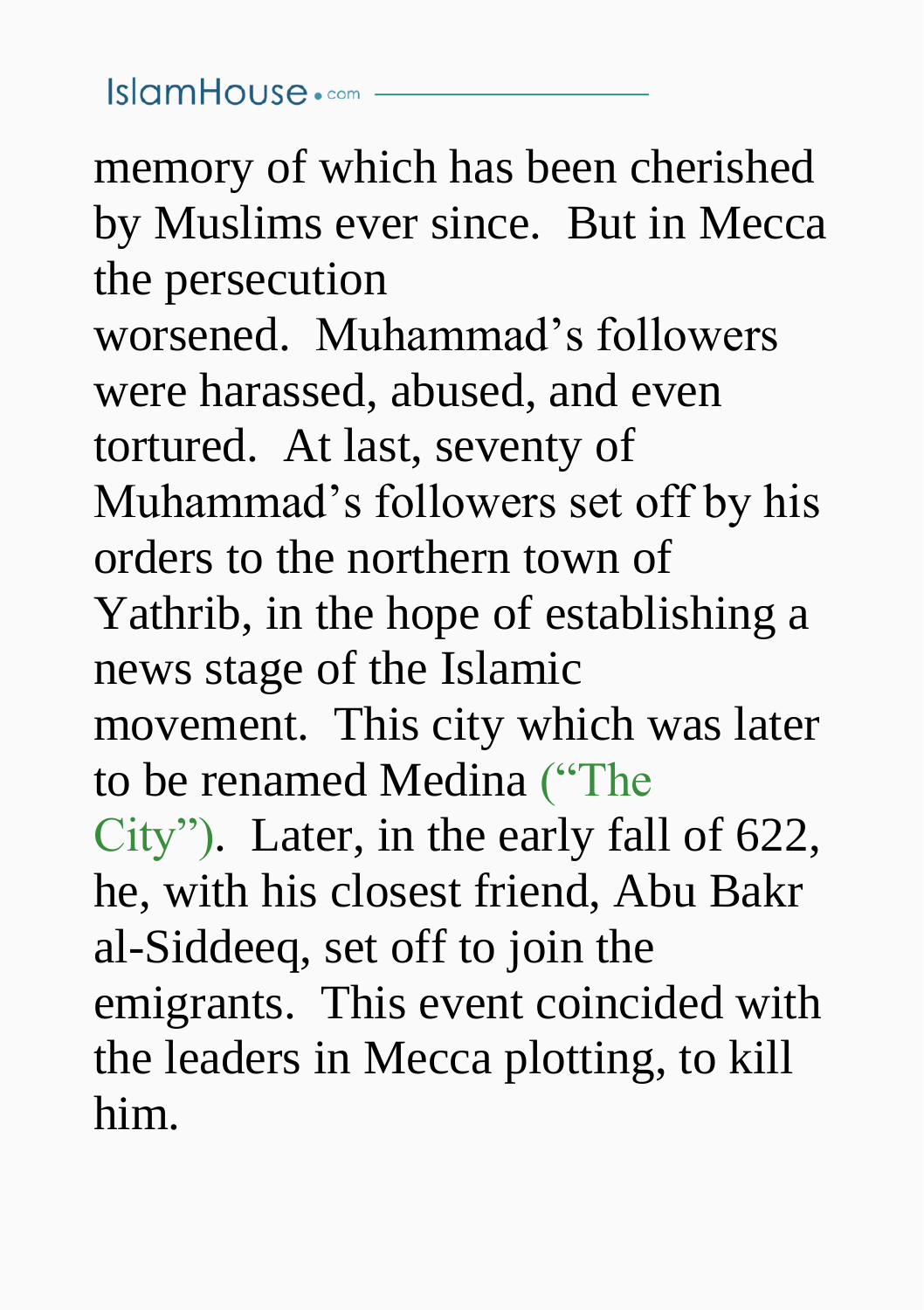In Mecca, the plotters arrived at Muhammad's home to find that his cousin, 'Ali, had taken his place in bed. Enraged, the Meccans set a price on Muhammad's head and set off in pursuit. Muhammad and Abu Bakr, however, had taken refuge in a cave, where they hid from their pursuers. By the protection of God, the Meccans passed by the cave without noticing it, and Muhammad and Abu Bakr proceeded to Medina. There, they were joyously welcomed by a throng of Medinans, as well as the Meccans who had gone ahead to prepare the way.

This was the Hijrah - anglicized as Hegira - usually, but inaccurately,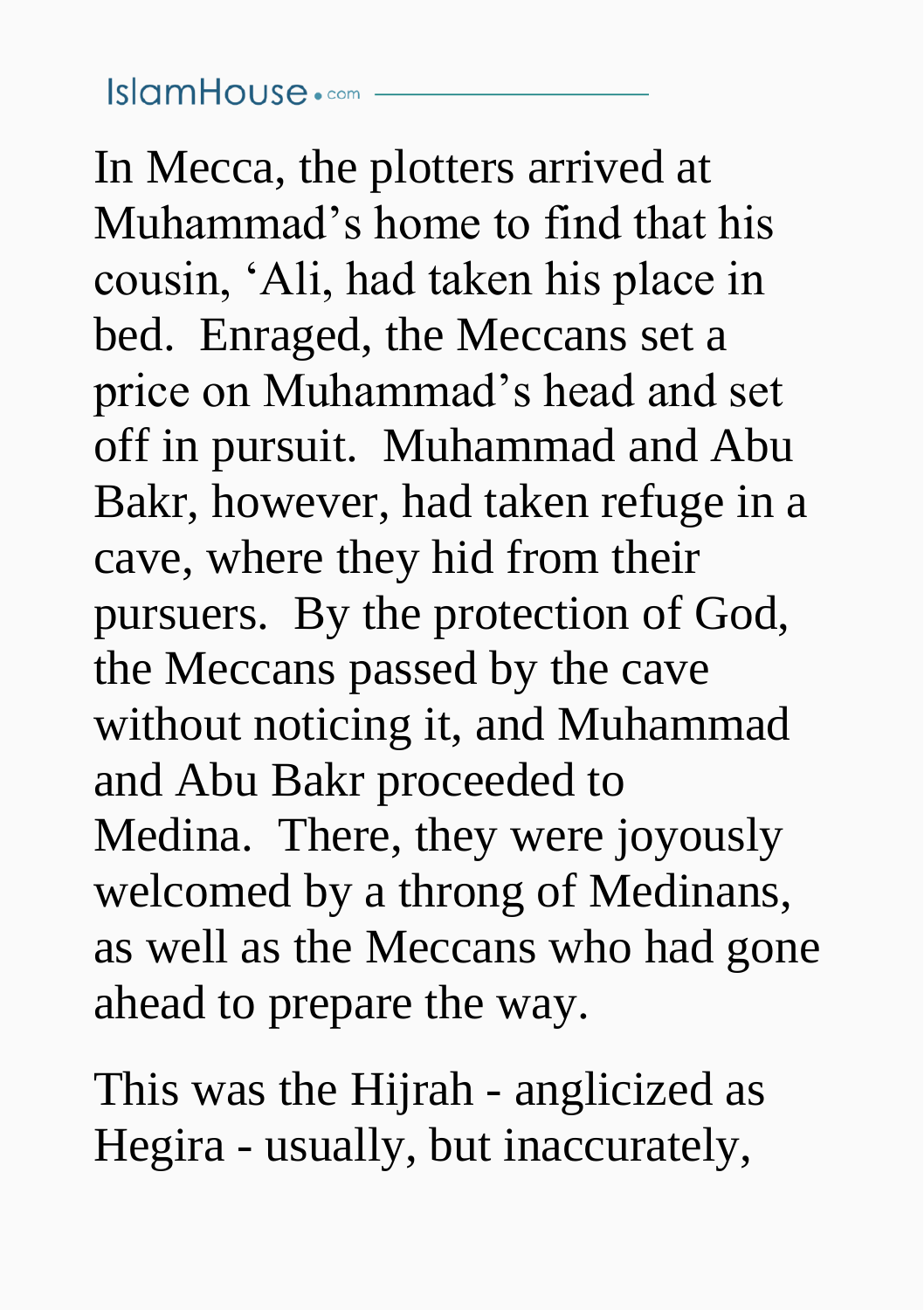#### $IslcmHouse \cdot \circ m -$

translated as "Flight" - from which the Muslim era is dated. In fact, the Hijrah was not a flight, but a carefully planned migration that marks not only a break in history the beginning of the Islamic era - but also, for Muhammad and the Muslims, a new way of life. Henceforth, the organizational principle of the community was not to be mere blood kinship, but the greater brotherhood of all Muslims. The men who accompanied Muhammad on the Hijrah were called the Muhajiroon - "those that made the Hijrah" or the "Emigrants" - while those in Medina who became Muslims were called the Ansar, or "Helpers."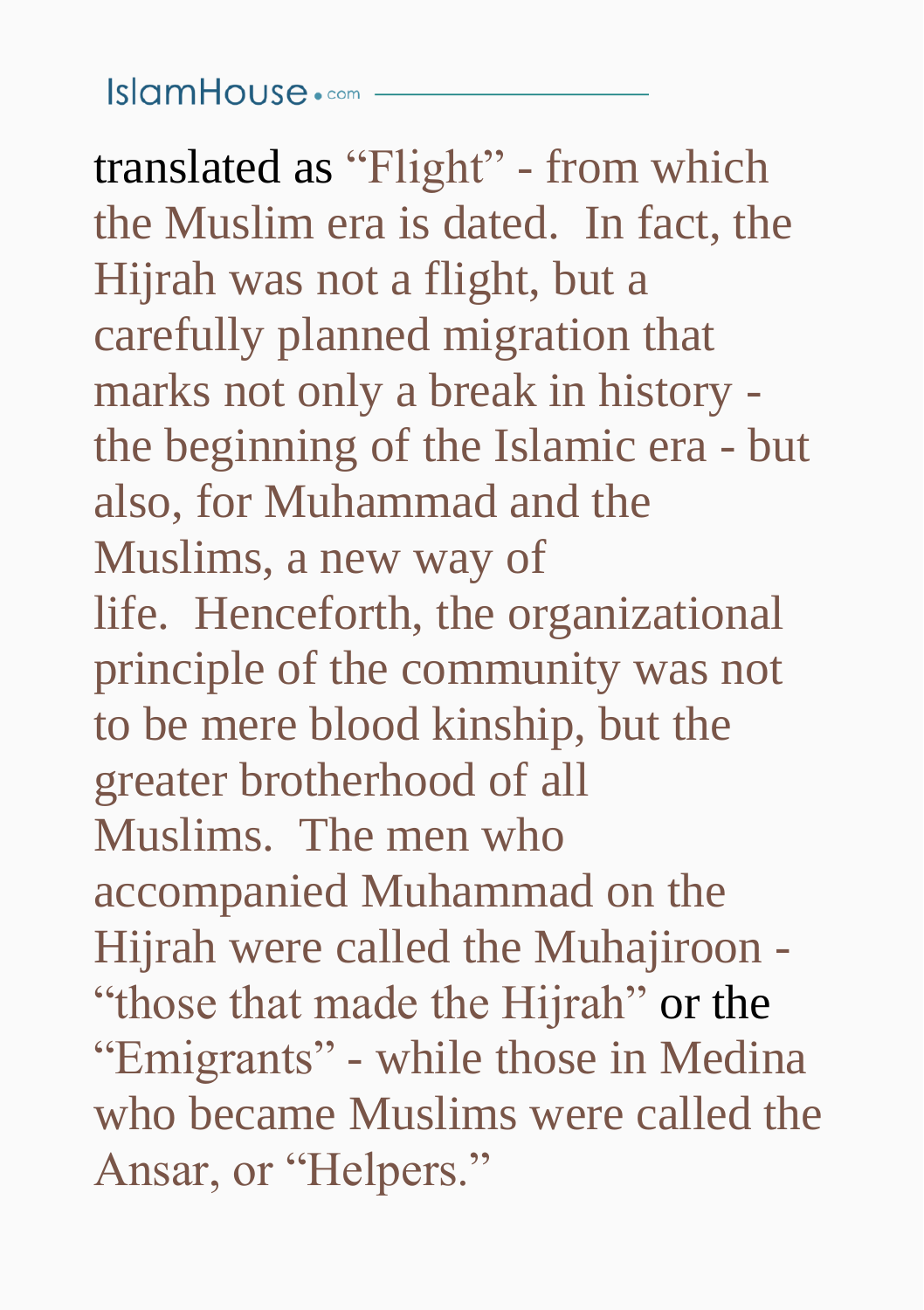Muhammad was well acquainted with the situation in Medina. Earlier, before the Hijrah, various of its inhabitants came to Mecca to offer the annual pilgrimage, and as the Prophet would take this opportunity to call visiting pilgrims to Islam, the group who came from Medina heard his call and accepted Islam.. They also invited Muhammad to settle in Medina. After the Hijrah, Muhammad's exceptional qualities so impressed the Medinans that the rival tribes and their allies temporarily closed ranks as, on March 15, 624, Muhammad and his supporters moved against the pagans of Mecca.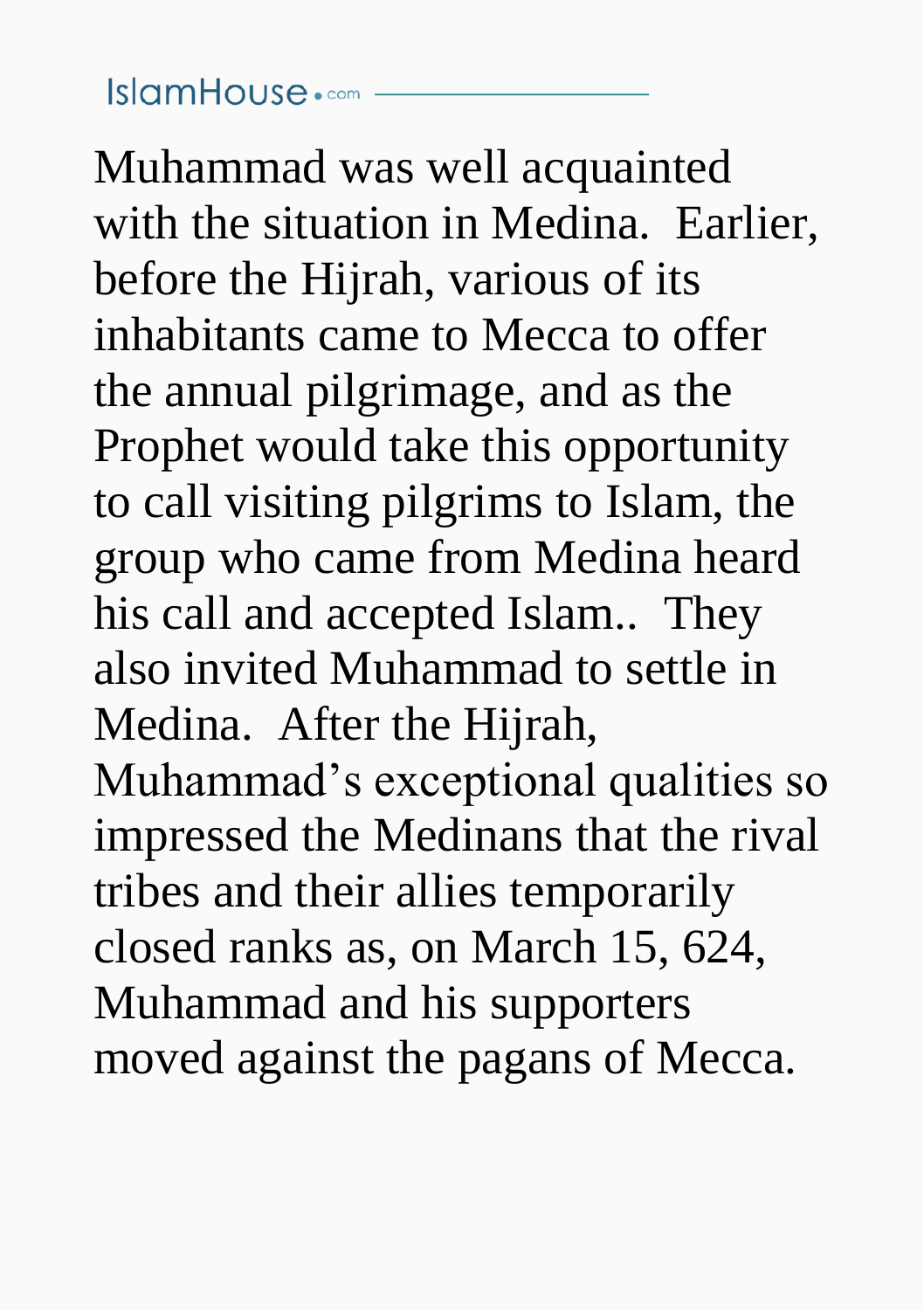The first battle, which took place near Badr, now a small town southwest of Medina, had several important effects. In the first place, the Muslim forces, outnumbered three to one, routed the Meccans. Secondly, the discipline displayed by the Muslims brought home to the Meccans, perhaps for the first time, the abilities of the man they had driven from their city. Thirdly, one of the allied tribes which had pledged support to the Muslims in the Battle of Badr, but had then proved lukewarm when the fighting started, was expelled from Medina one month after the battle. Those who claimed to be allies of the Muslims, but tacitly opposed them, were thus served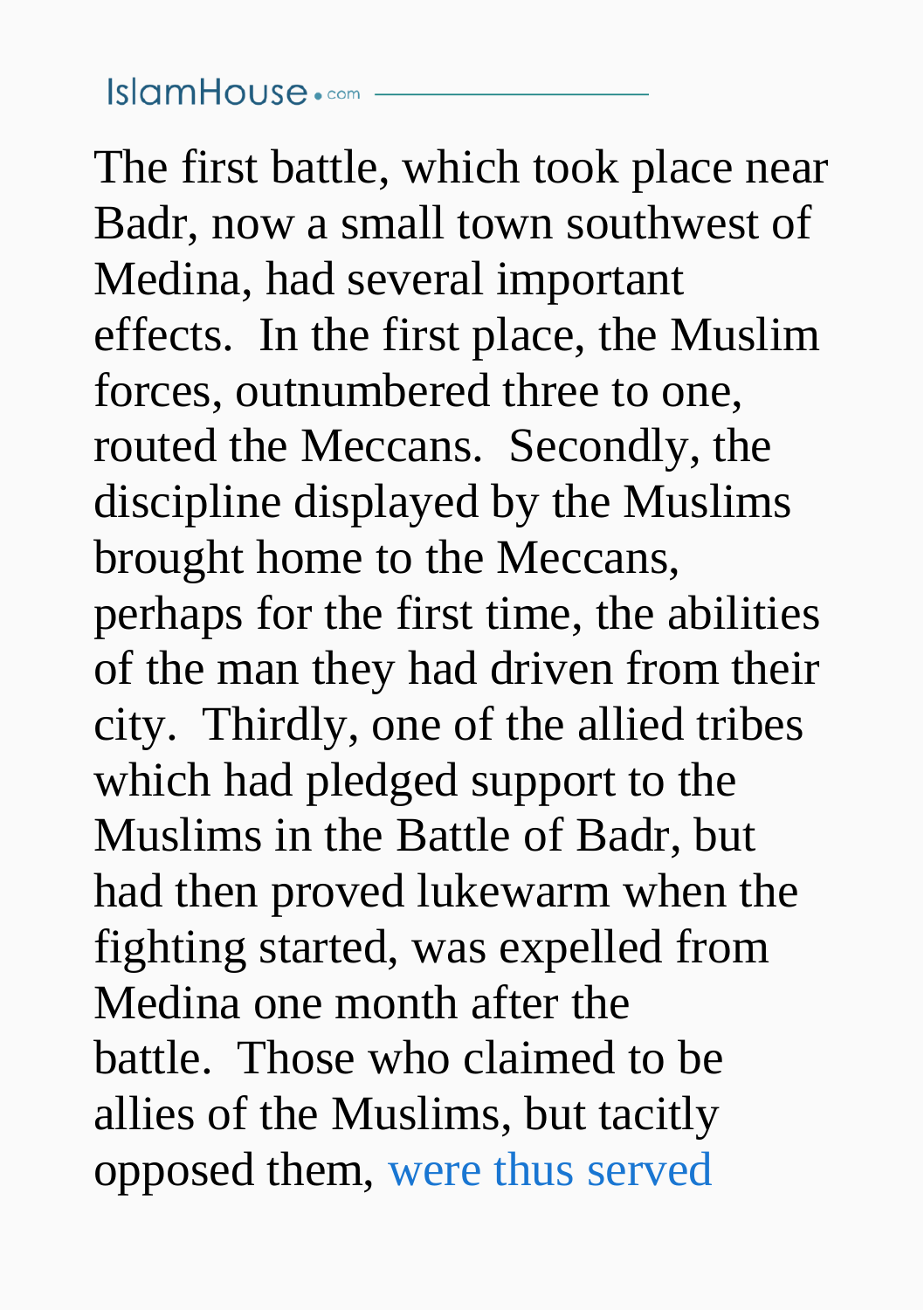$lslcmHouse \cdot \circ m -$ 

warning: membership in the community imposed the obligation of total support.

A year later the Meccans struck back. Assembling an army of three thousand men, they met the Muslims at Uhud, a ridge outside Medina. After initial successes, the Muslims were driven back and the Prophet himself was wounded. As the Muslims were not completely defeated, the Meccans, with an army of ten thousand, attacked Medina again two years later but with quite different results. At the Battle of the Trench, also known as the Battle of the Confederates, the Muslims scored a signal victory by introducing a new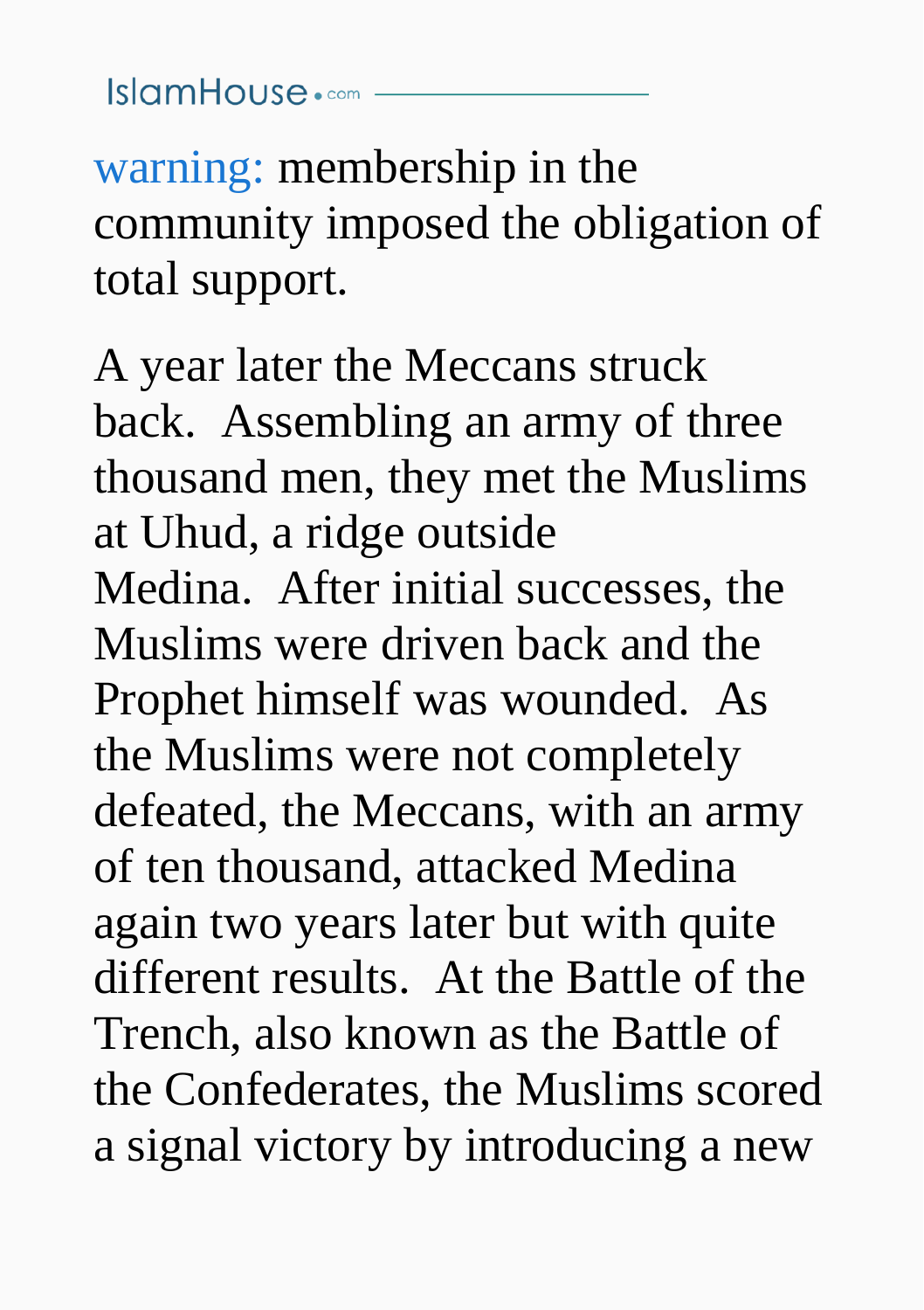# $lslcmHouse \cdot \text{com}$  —

form of defense. On the side of Medina from which attack was expected, they dug a trench too deep for the Meccan cavalry to clear without exposing itself to the archers posted behind earthworks on the Medina side. After an inconclusive siege, the Meccans were forced to retire. Thereafter Medina was entirely in the hands of the Muslims.

# <span id="page-16-0"></span>**[A Brief History of Islam \(part 3 of](#page-16-0)  [5\): The Conquest of Mecca](#page-16-0)**

The Constitution of Medina - under which the clans accepting Muhammad as the Prophet of God formed an alliance, or federation dates from this period. It showed that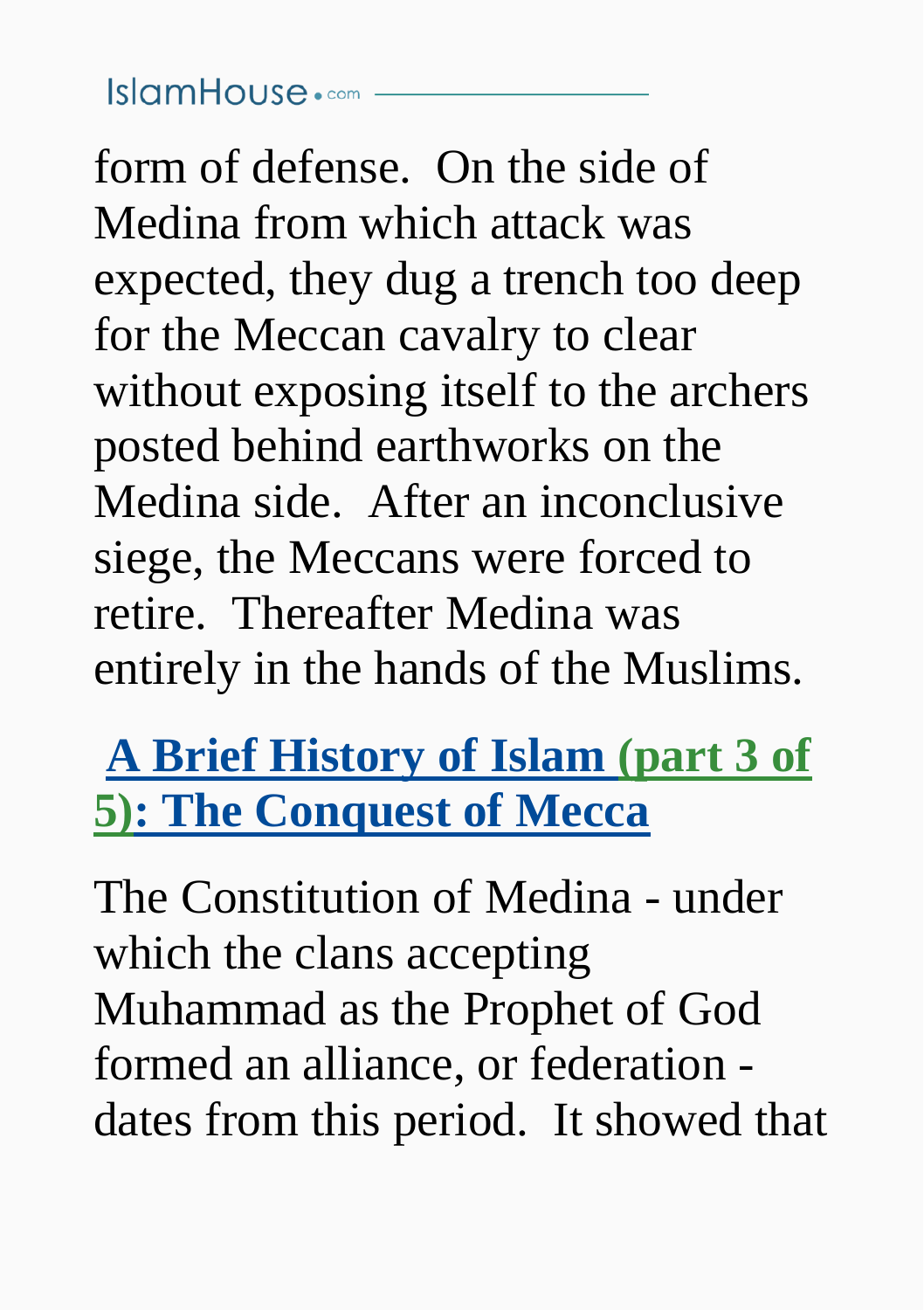the political consciousness of the Muslim community had reached an important point; its members defined themselves as a community separate from all others. The Constitution also defined the role of non-Muslims in the community. Jews, for example, were part of the community; they were dhimmis, that is, protected people, as long as they conformed to its laws. This established a precedent for the treatment of subject peoples during the later conquests. Christians and Jews, upon payment of a nominal tax, were allowed religious freedom and, while maintaining their status as non-Muslims, were associate members of the Muslim state. This status did not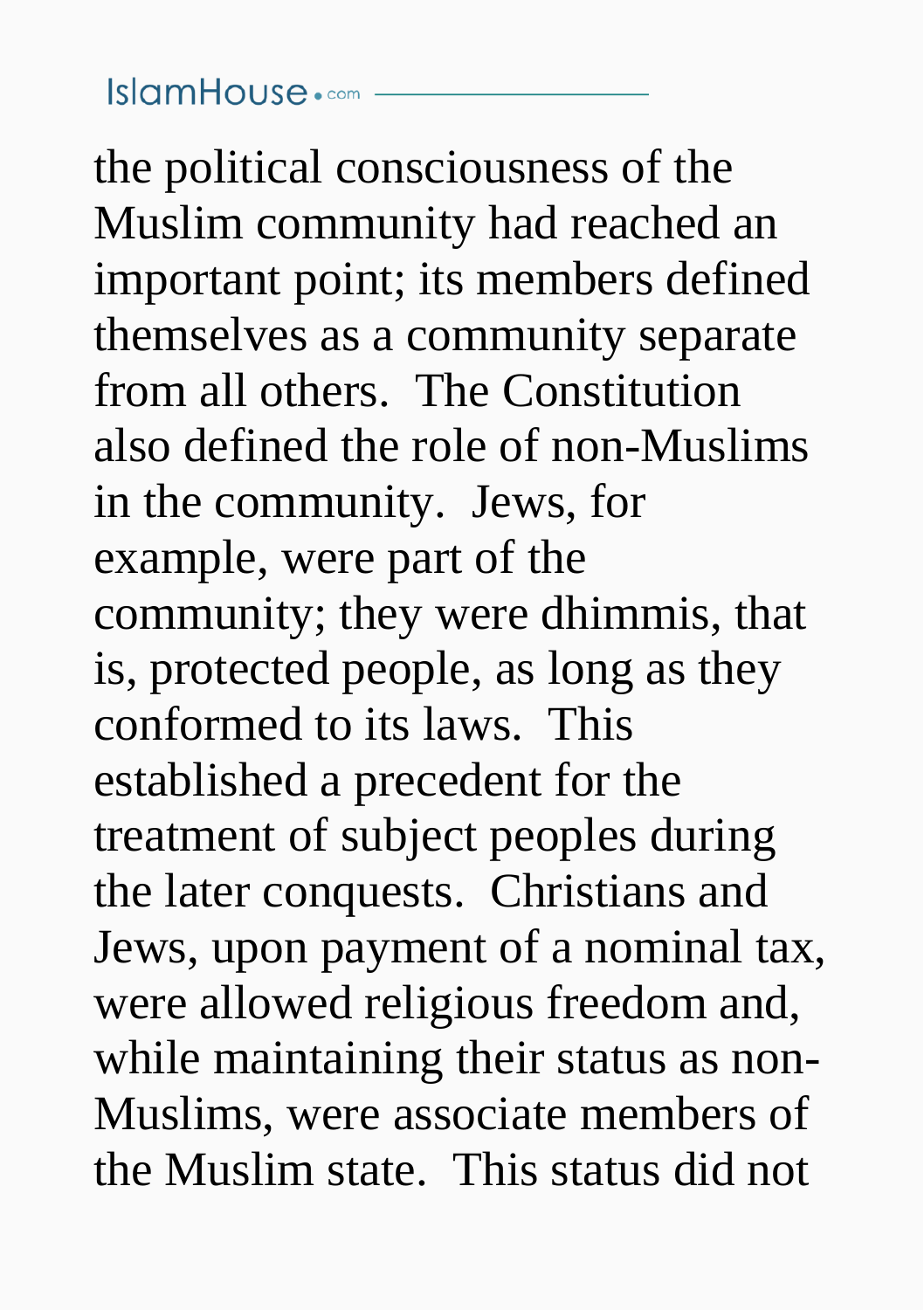### $lslcmHouse \cdot \circ m$  –

apply to polytheists, who could not be tolerated within a community that worshipped the One God.

Ibn Ishaq, one of the earliest biographers of the Prophet, says it was at about this time that Muhammad sent letters to the rulers of the earth - the King of Persia, the Emperor of Byzantium, the Negus of Abyssinia, and the Governor of Egypt among others - inviting them to submit to Islam. Nothing more fully illustrates the confidence of the small community, as its military power, despite the battle of the Trench, was still negligible. But its confidence was not misplaced. Muhammad so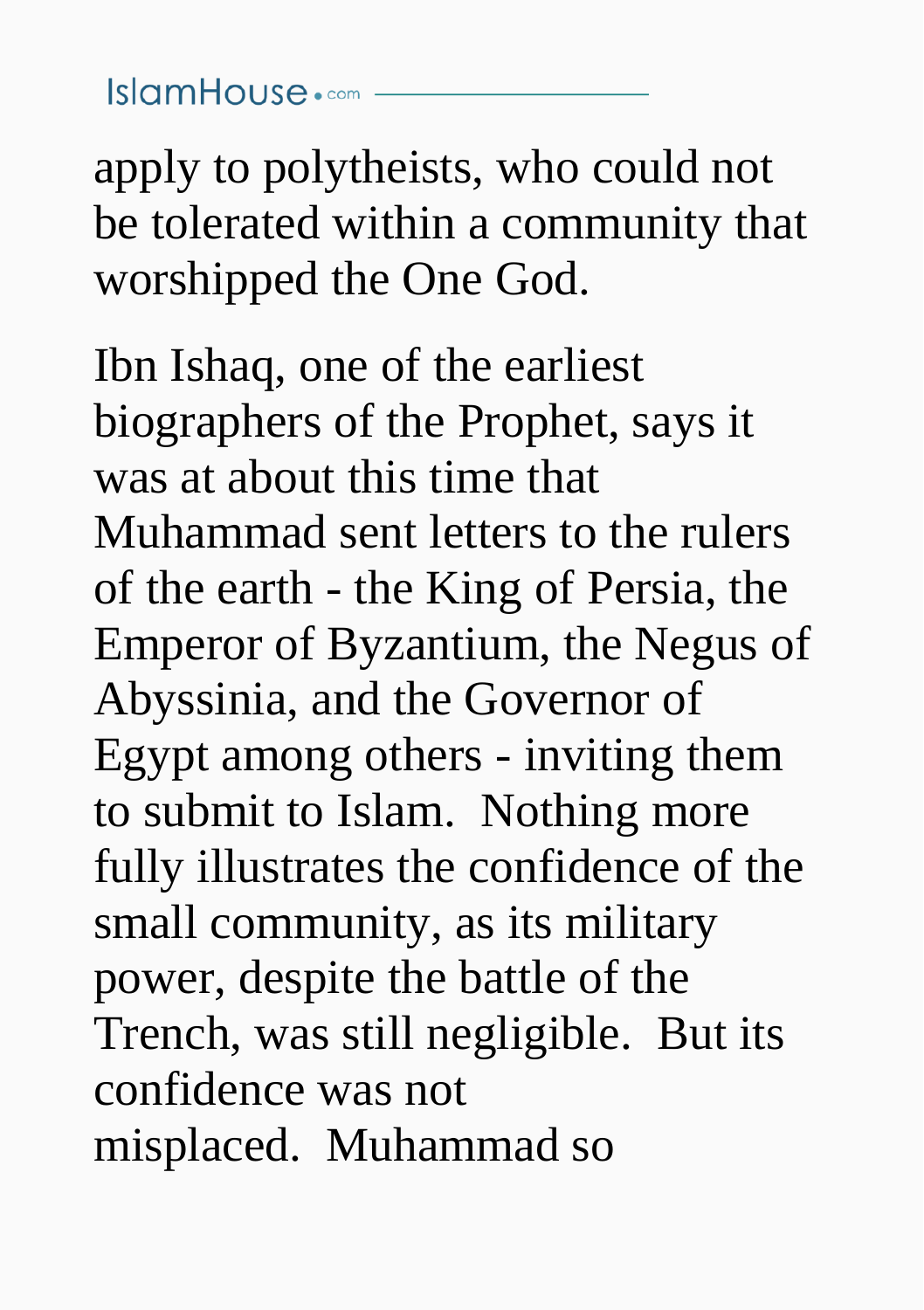effectively built up a series of alliances among the tribes that, by 628, he and fifteen hundred followers were able to demand access to the Kaaba. This was a milestone in the history of the Muslims. Just a short time before, Muhammad left the city of his birth to establish an Islamic state in Medina. Now he was being treated by his former enemies as a leader in his own right. A year later, in 629, he reentered and, in effect, conquered Mecca, without bloodshed and in a spirit of tolerance, which established an ideal for future conquests. He also destroyed the idols in the Kaabah, to put an end forever to pagan practices there. At the same time 'Amr ibn al-'As, the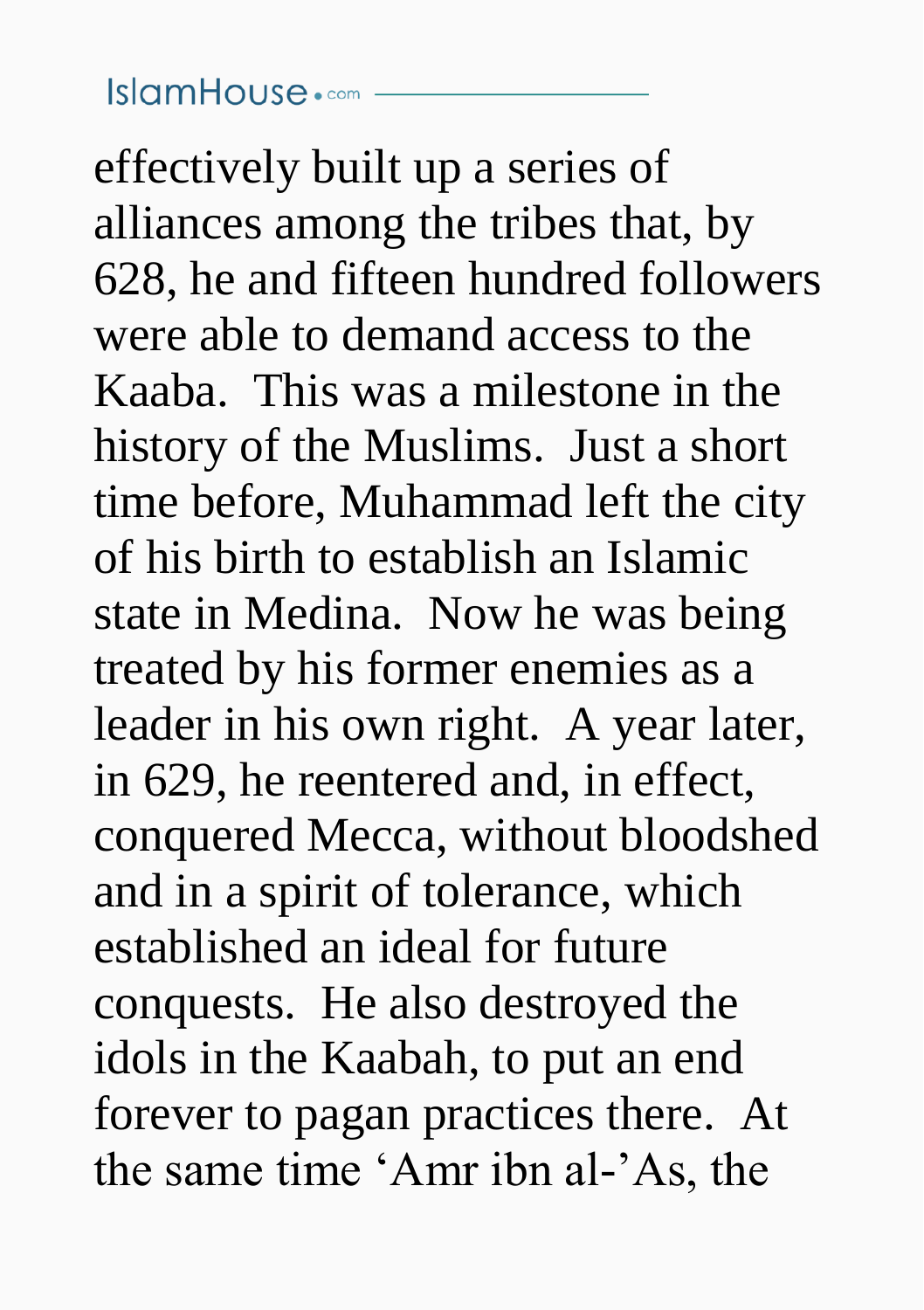future conqueror of Egypt, and Khalid ibn al-Walid, the future "Sword of God," accepted Islam, and swore allegiance to Muhammad. Their conversion was especially noteworthy because these men had been among Muhammad's bitterest opponents only a short time before.

In one sense Muhammad's return to Mecca was the climax of his mission. In 632, just three years later, he was suddenly taken ill and on June 8 of that year, with his third wife Aisha in attendance, the Messenger of God "died with the heat of noon."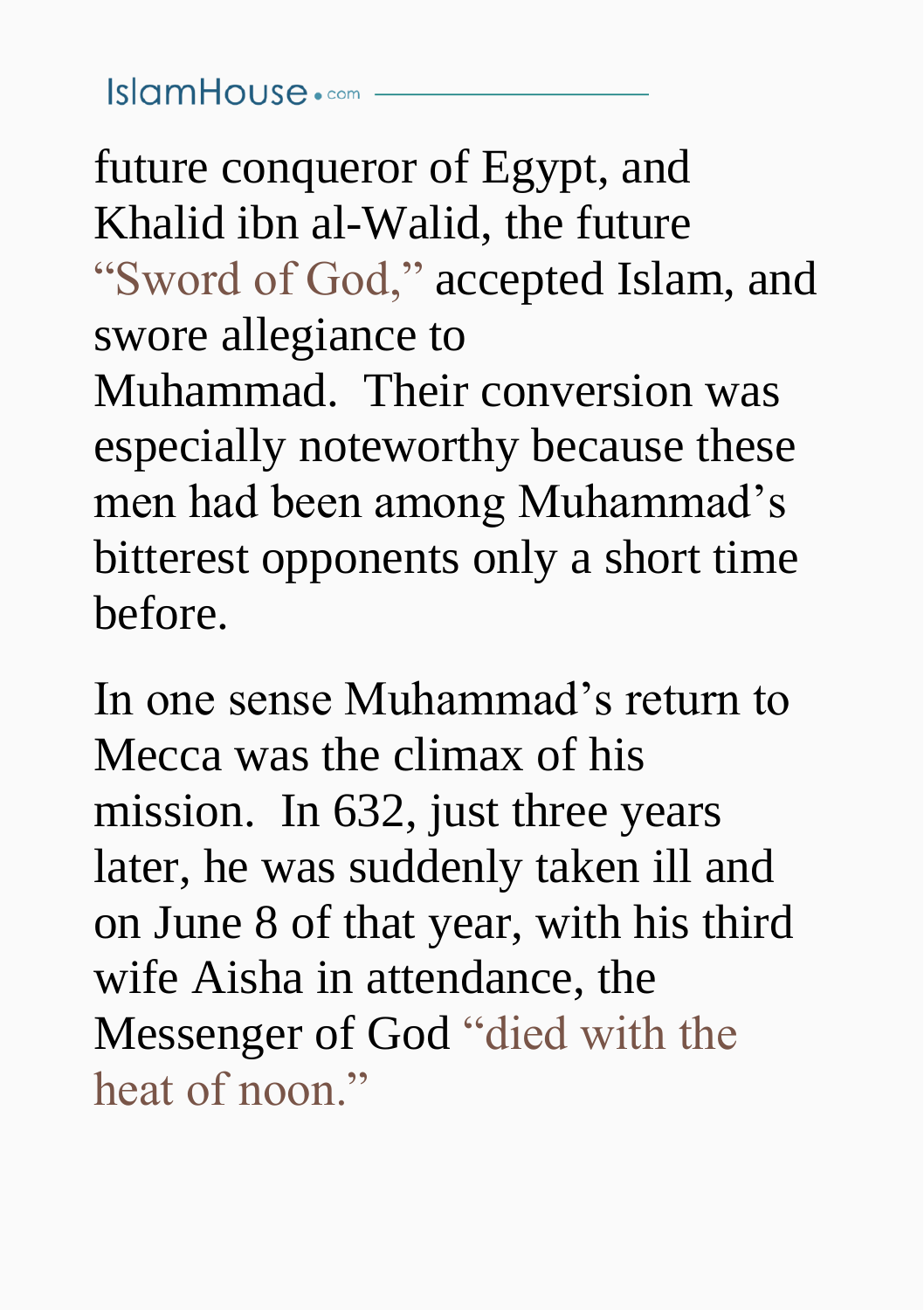The death of Muhammad was a profound loss. To his followers this simple man from Mecca was far more than a beloved friend, far more than a gifted administrator, far more than the revered leader who had forged a new state from clusters of warring tribes. Muhammad was also the exemplar of the teachings he had brought them from God: the teachings of the Quran, which, for centuries, have guided the thought and action, the faith and conduct, of innumerable men and women, and which ushered in a distinctive era in the history of mankind. His death, nevertheless, had little effect on the dynamic society he had created in Arabia, and no effect at all on his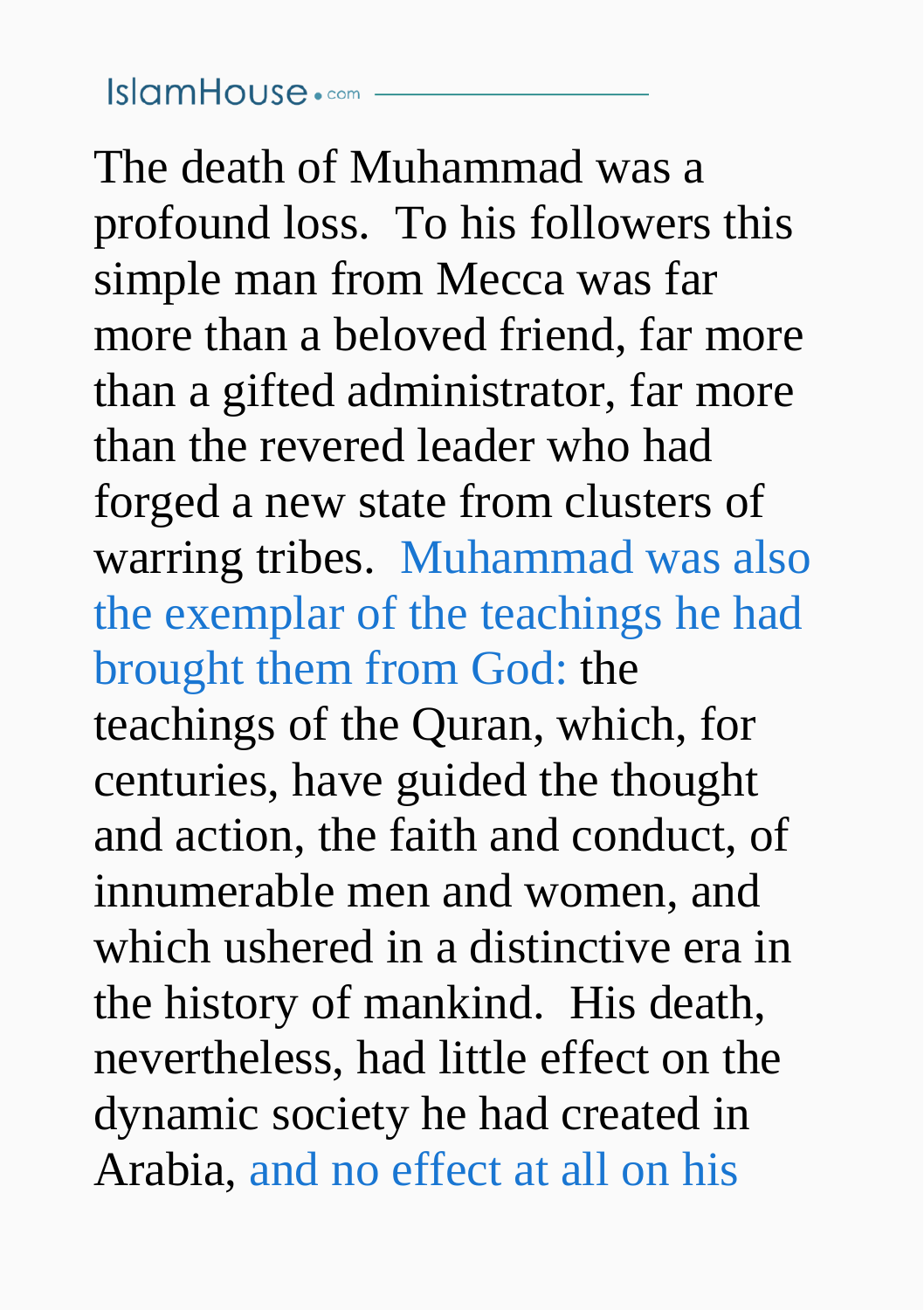$lslcmHouse \cdot \text{com}$  –

central mission: to transmit the Quran to the world. As Abu Bakr put it: "Whoever worshipped Muhammad, let him know that Muhammad is dead, but whoever worshipped God, let him know that God lives and dies not."

# <span id="page-22-0"></span>**[A Brief History of Islam \(part 4 of](#page-22-0)  [5\): The Caliphate of Abu Bakr and](#page-22-0)  [Umar](#page-22-0)**

With the death of Muhammad, the Muslim community was faced with the problem of succession. Who would be its leader? There were four persons obviously marked for leadership: Abu Bakr al-Siddeeq, who had not only accompanied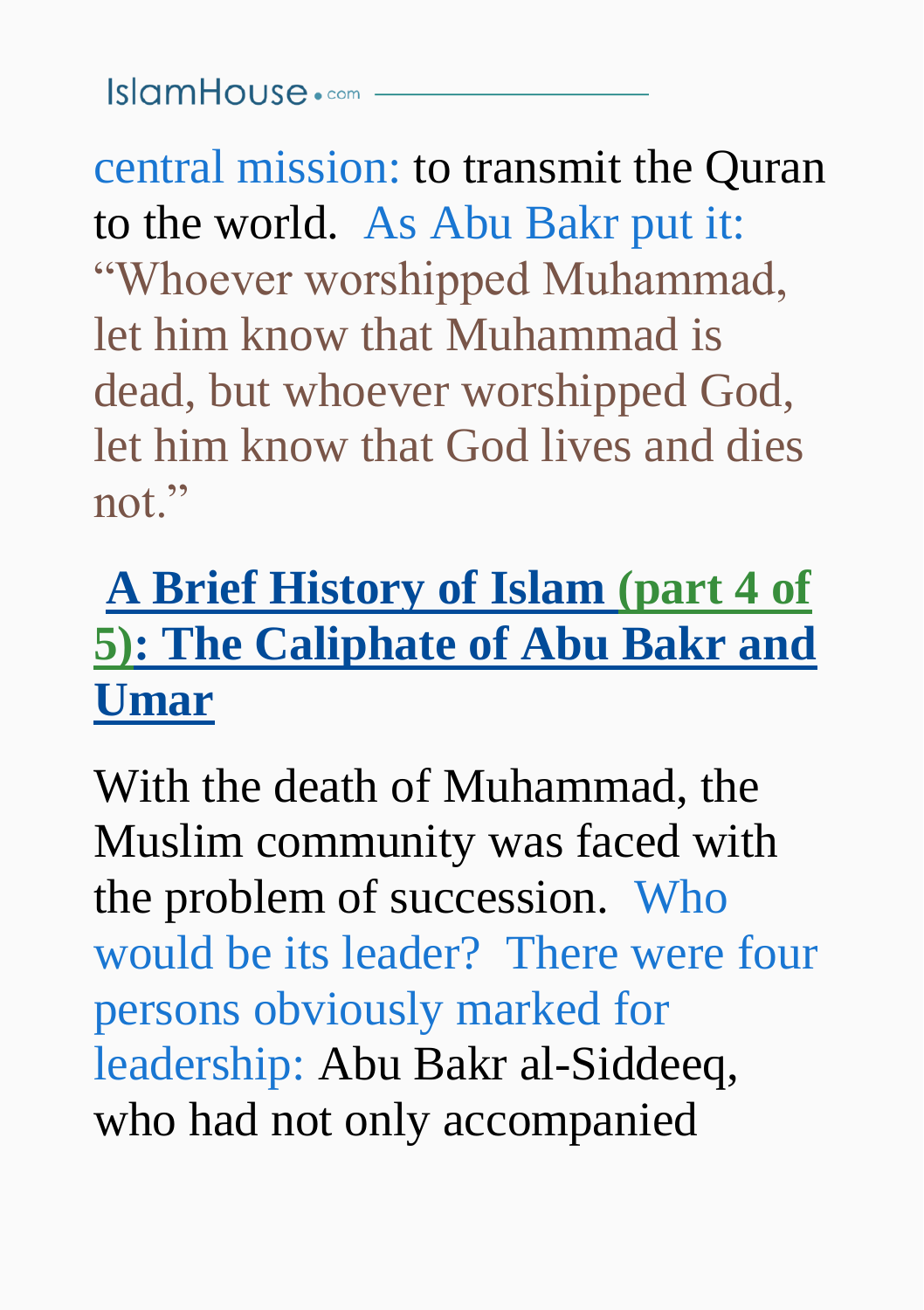Muhammad to Medina ten years before, but had been appointed to take the place of the Prophet as leader of public prayer during Muhammad's last illness; Umar ibn al-Khattab, an able and trusted Companion of the Prophet; Uthman ibn 'Affan, a respected early convert; and 'Ali ibn Abi Talib, Muhammad's cousin and son-in-law. There piousness and ability to govern the affairs of the Islamic nation was uniformly par excellence. At a meeting held to decide the new leadership, Umar grasped Abu Bakr's hand and gave his allegiance to him, the traditional sign of recognition of a new leader. By dusk, everyone concurred, and Abu Bakr had been recognized as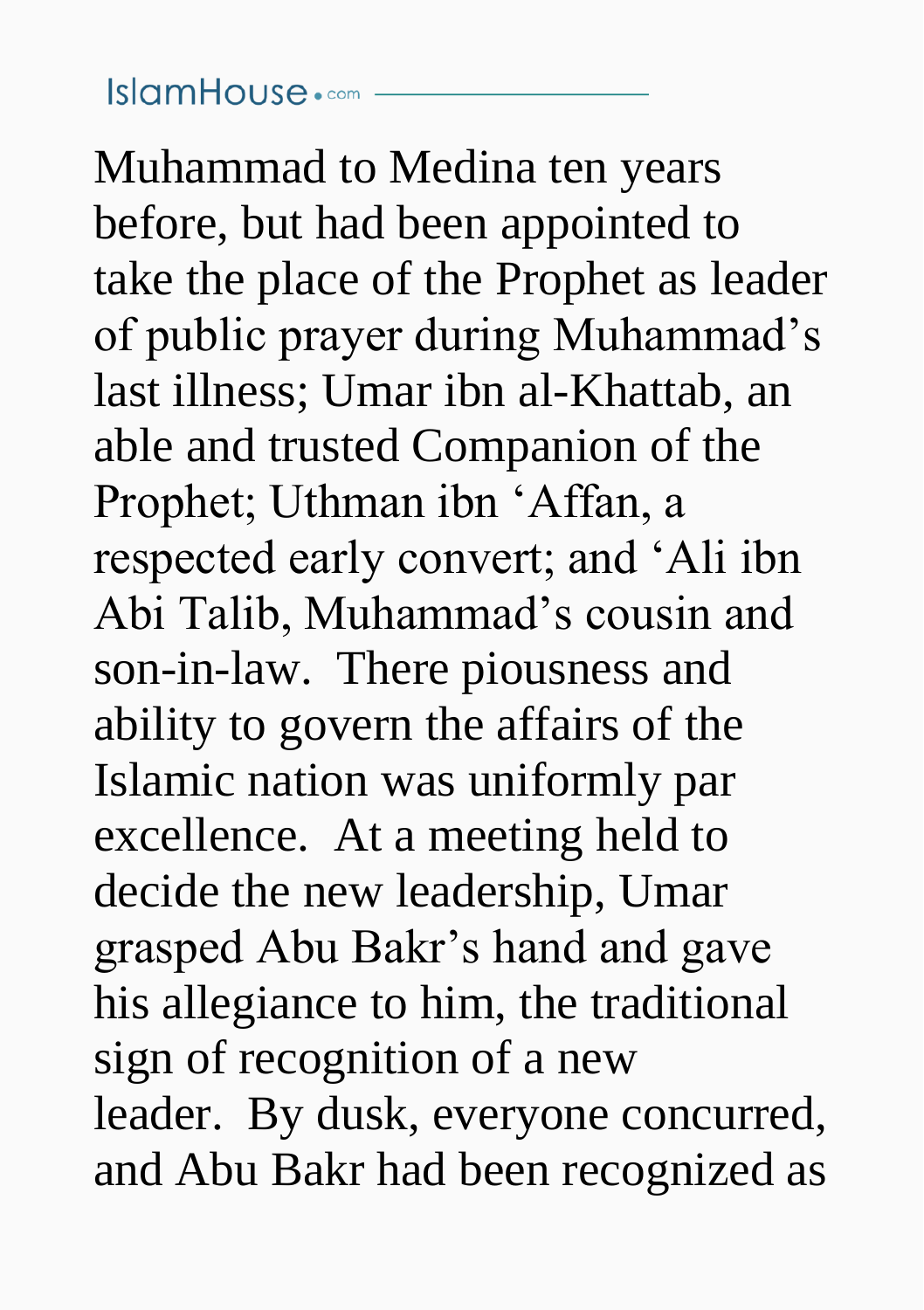$IslcmHouse \cdot \circ m -$ 

the khaleefah of Muhammad. Khaleefah - anglicized as caliph - is a word meaning "successor", but also suggesting what his historical role would be: to govern according to the Quran and the practice of the Prophet.

Abu Bakr's caliphate was short, but important. An exemplary leader, he lived simply, assiduously fulfilled his religious obligations, and was accessible and sympathetic to his people. But he also stood firm when some tribes, who had only nominally accepted Islam, renounced it in the wake of the Prophet's death. In what was a major accomplishment, Abu Bakr swiftly disciplined them. Later,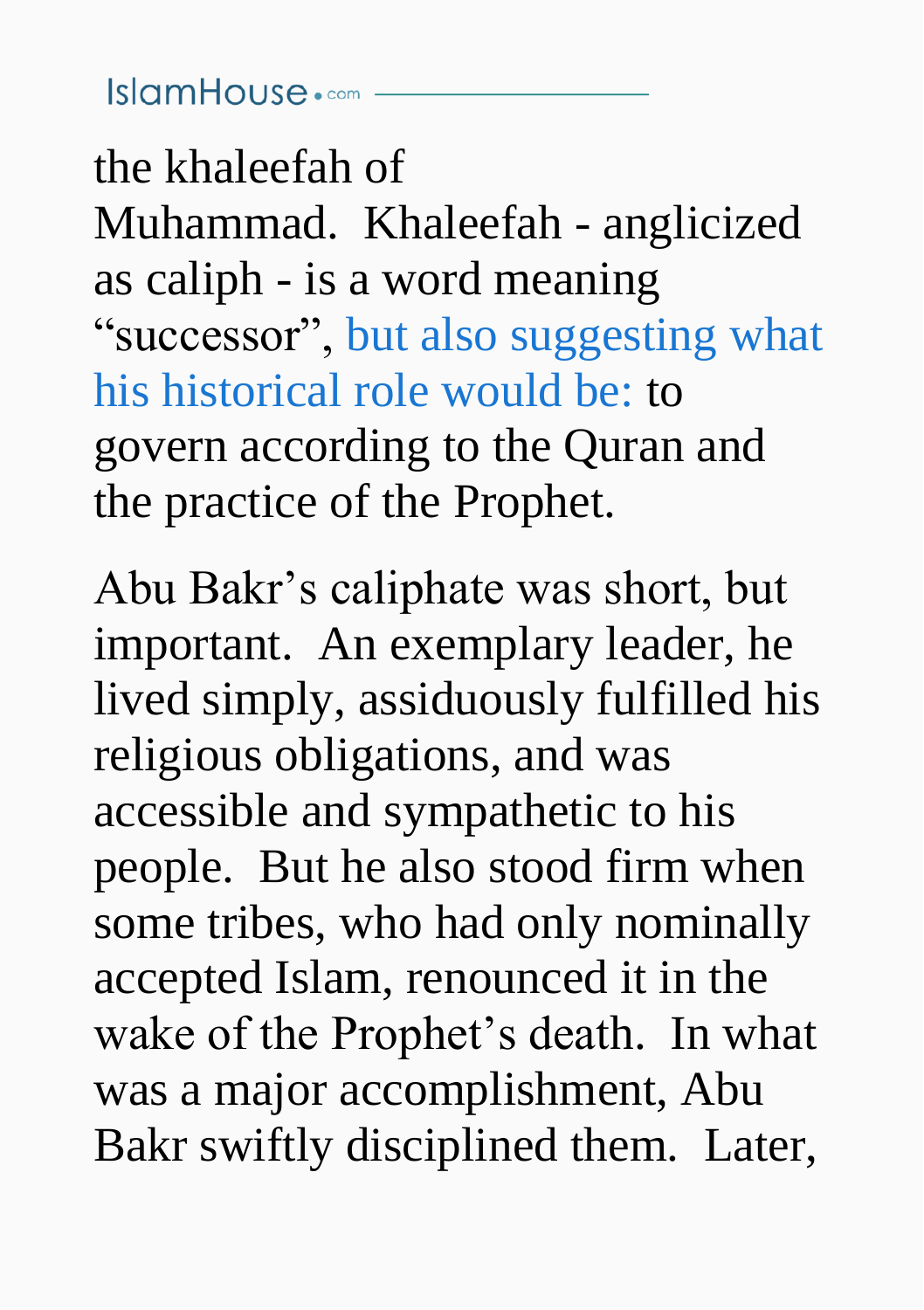$lslcmHouse \cdot \text{com}$  —

he consolidated the support of the tribes within the Arabian Peninsula and subsequently funneled their energies against the powerful empires of the East: the Sassanians in Persia and the Byzantines in Syria, Palestine, and Egypt. In short, he demonstrated the viability of the Muslim state.

The second caliph, Umar - appointed by Abu Bakr - continued to demonstrate that viability. Adopting the title Ameer al-Mumineen, or Commander of the Believers, Umar extended Islam's temporal rule over Syria, Egypt, Iraq, and Persia in what, from a purely military standpoint, were astonishing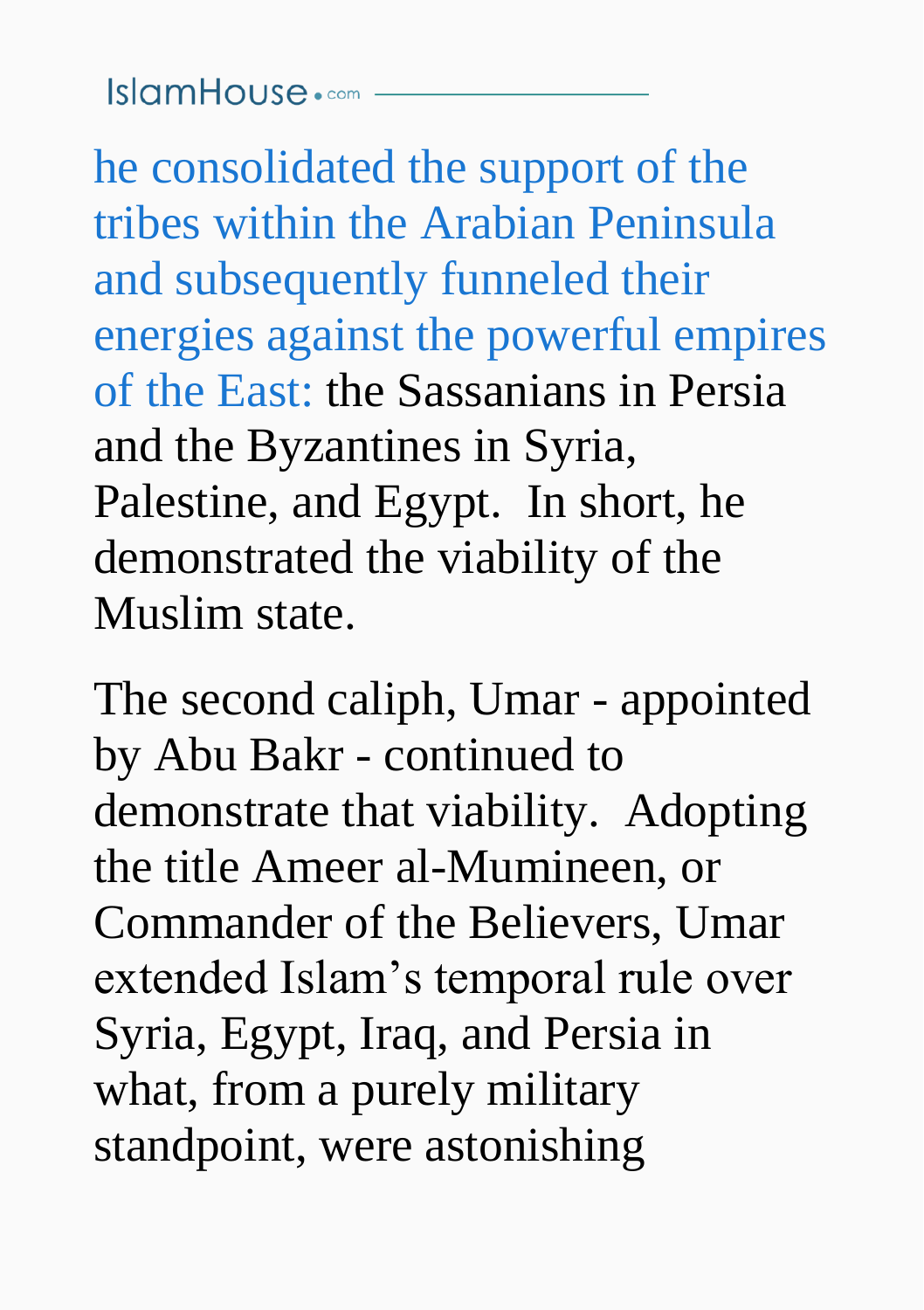victories. Within four years after the death of the Prophet, the Muslim state had extended its sway over all of Syria and had, at a famous battle fought during a sandstorm near the River Yarmuk, blunted the power of the Byzantines - whose ruler, Heraclius, had shortly before refused the call to accept Islam.

Even more astonishingly, the Muslim state administered the conquered territories with a tolerance almost unheard of in that age. At Damascus, for example, the Muslim leader, Khalid ibn al-Walid, signed a treaty which read as follows: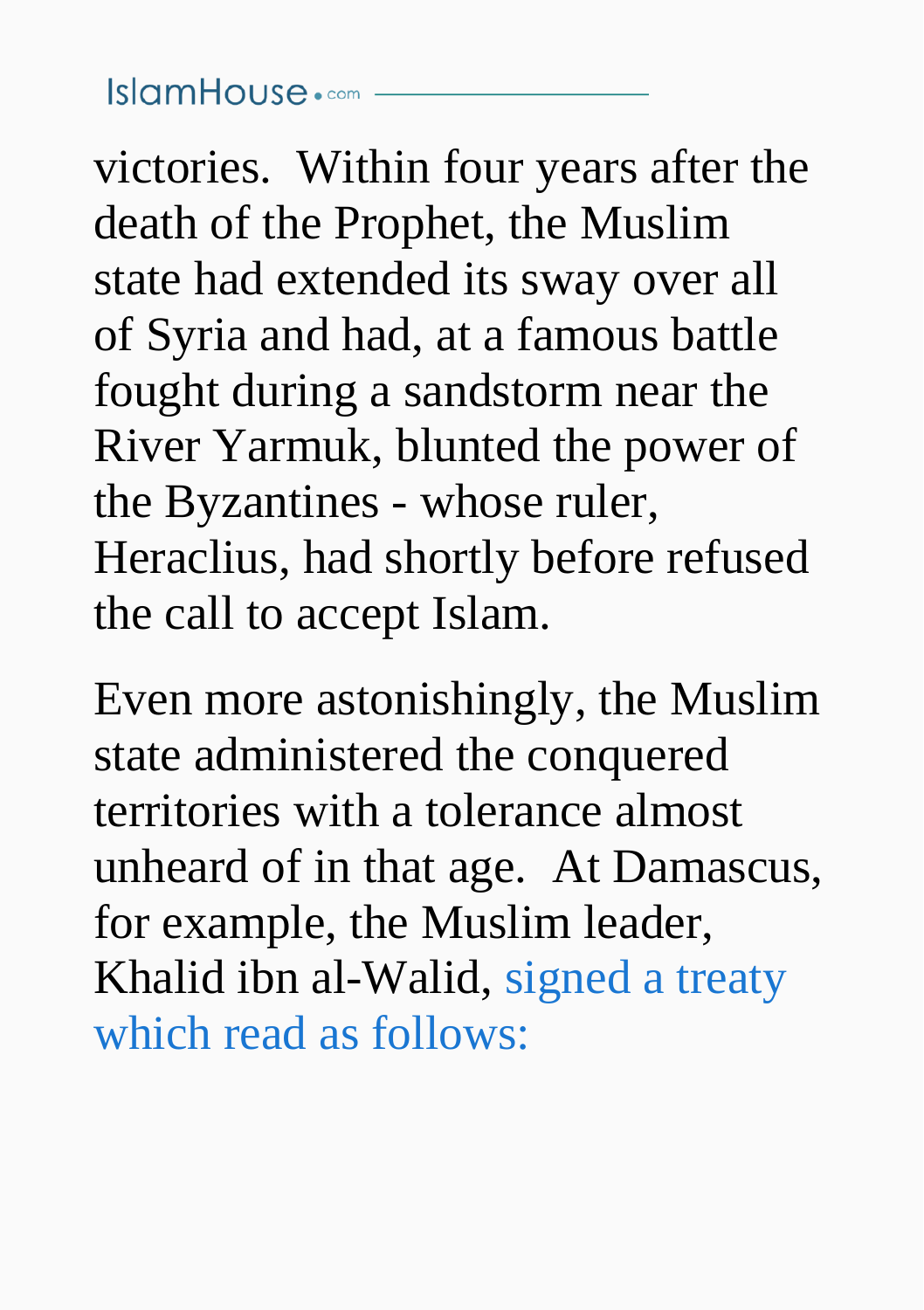This is what Khalid ibn al-Walid would grant to the inhabitants of Damascus if he enters therein: he promises to give them security for their lives, property and

churches. Their city wall shall not be demolished; neither shall any Muslim be quartered in their

houses. Thereunto we give them the pact of God and the protection of His Prophet, the caliphs and the believers. So long as they pay the poll tax, nothing but good shall befall them.

This tolerance was typical of Islam. A year after Yarmook, Umar, in the military camp of al-Jabiyah on the Golan Heights, received word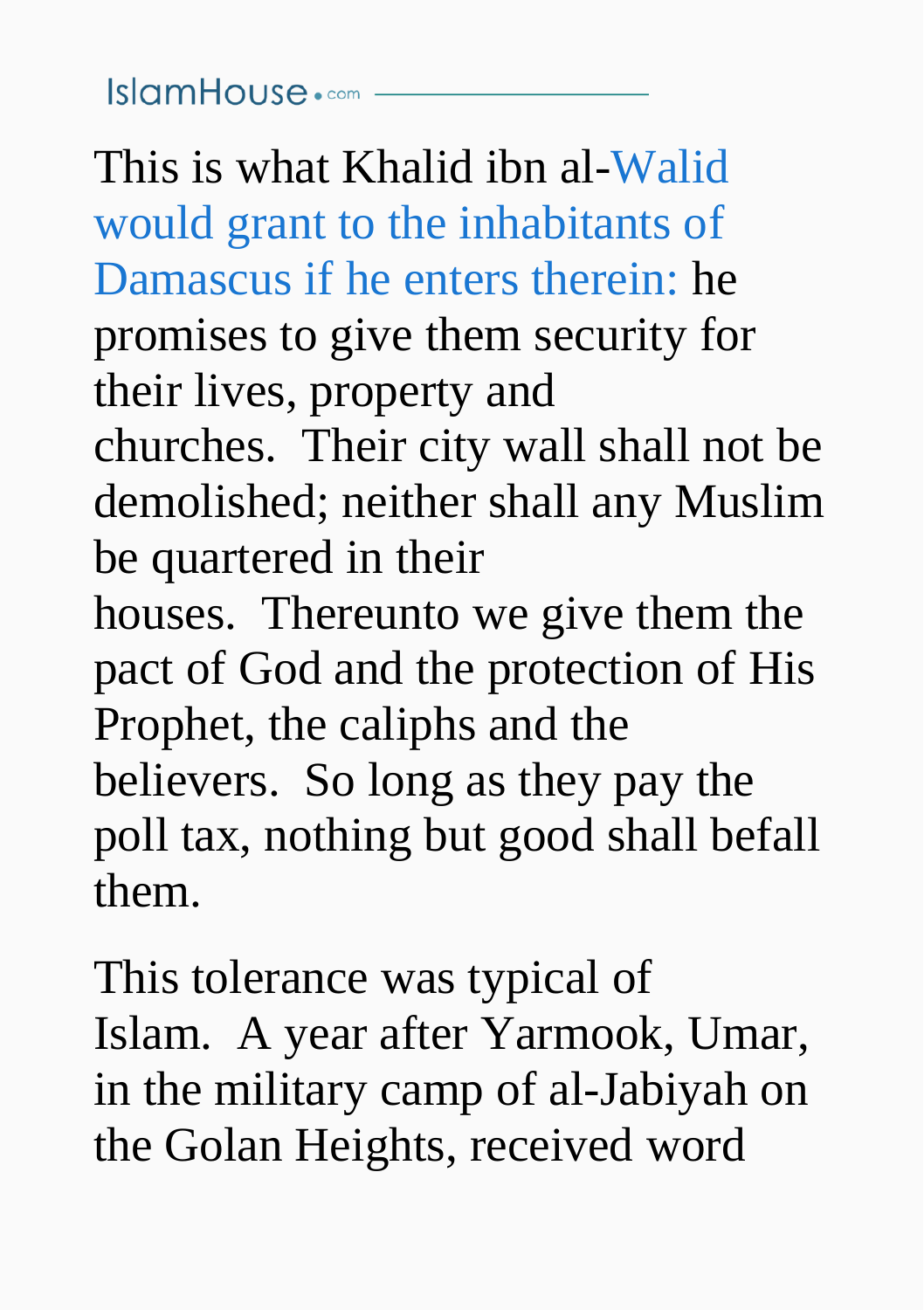$lslcmHouse \cdot \text{com}$  –

# that the Byzantines were ready to surrender

Jerusalem. Consequently, he rode there to accept the surrender in person. According to one account, he entered the city alone and clad in a simple cloak, astounding a populace accustomed to the sumptuous garb and court ceremonials of the Byzantines and Persians. He astounded them still further when he set their fears at rest by negotiating a generous treaty in which he told them: "In the name of God ... you have complete security for your churches, which shall not be occupied by the Muslims or destroyed."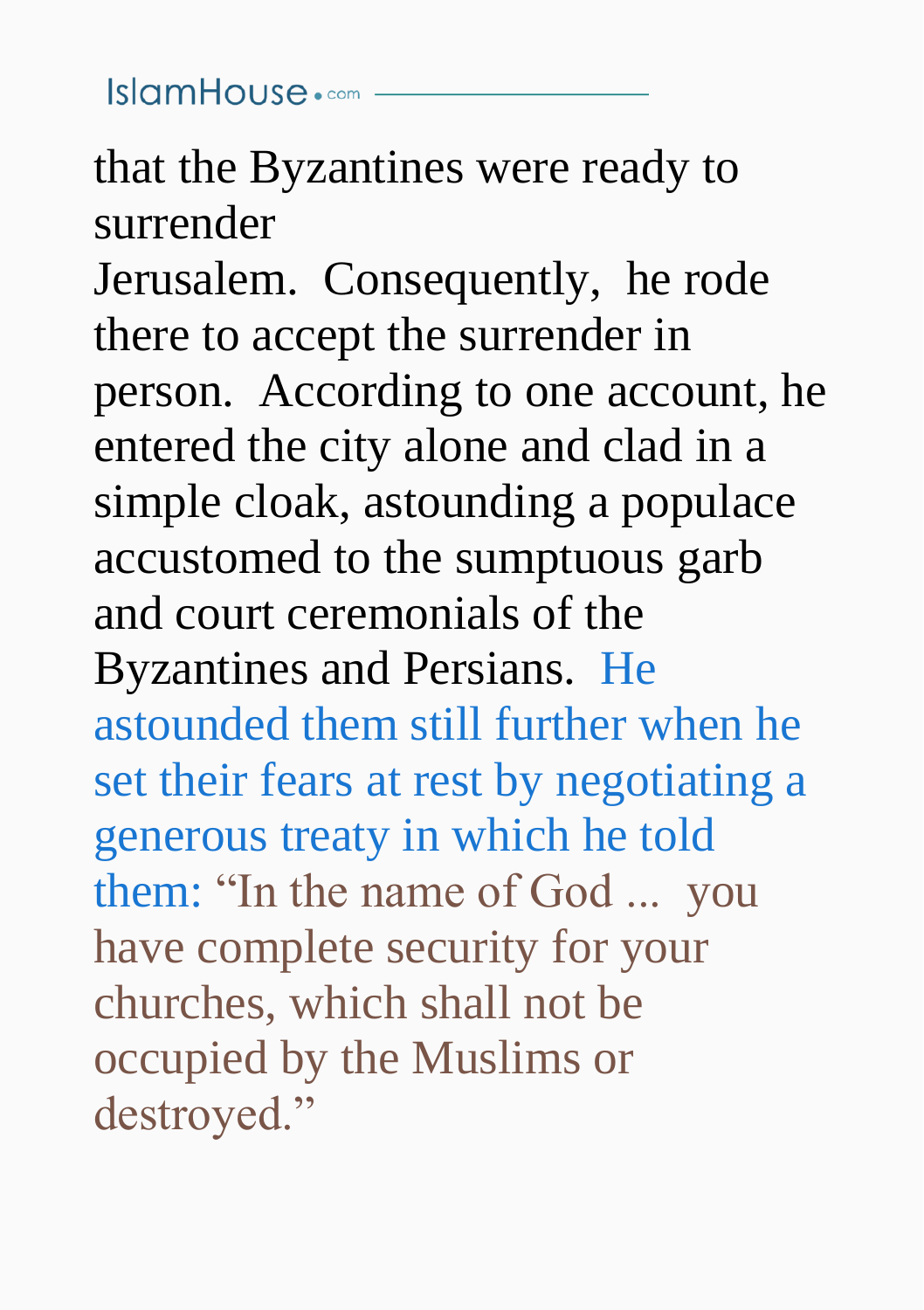$lslcmHouse \cdot \circ m$  –

This policy was to prove successful everywhere. In Syria, for example, many Christians who had been involved in bitter theological disputes with Byzantine authorities - and persecuted for it - welcomed the coming of Islam as an end to tyranny. And in Egypt, which Amr ibn al-As took from the Byzantines after a daring march across the Sinai Peninsula, the Coptic Christians not only welcomed the Arabs, but enthusiastically assisted them.

This pattern was repeated throughout the Byzantine Empire. Conflict among Greek Orthodox, Syrian Monophysites, Copts, and Nestorian Christians contributed to the failure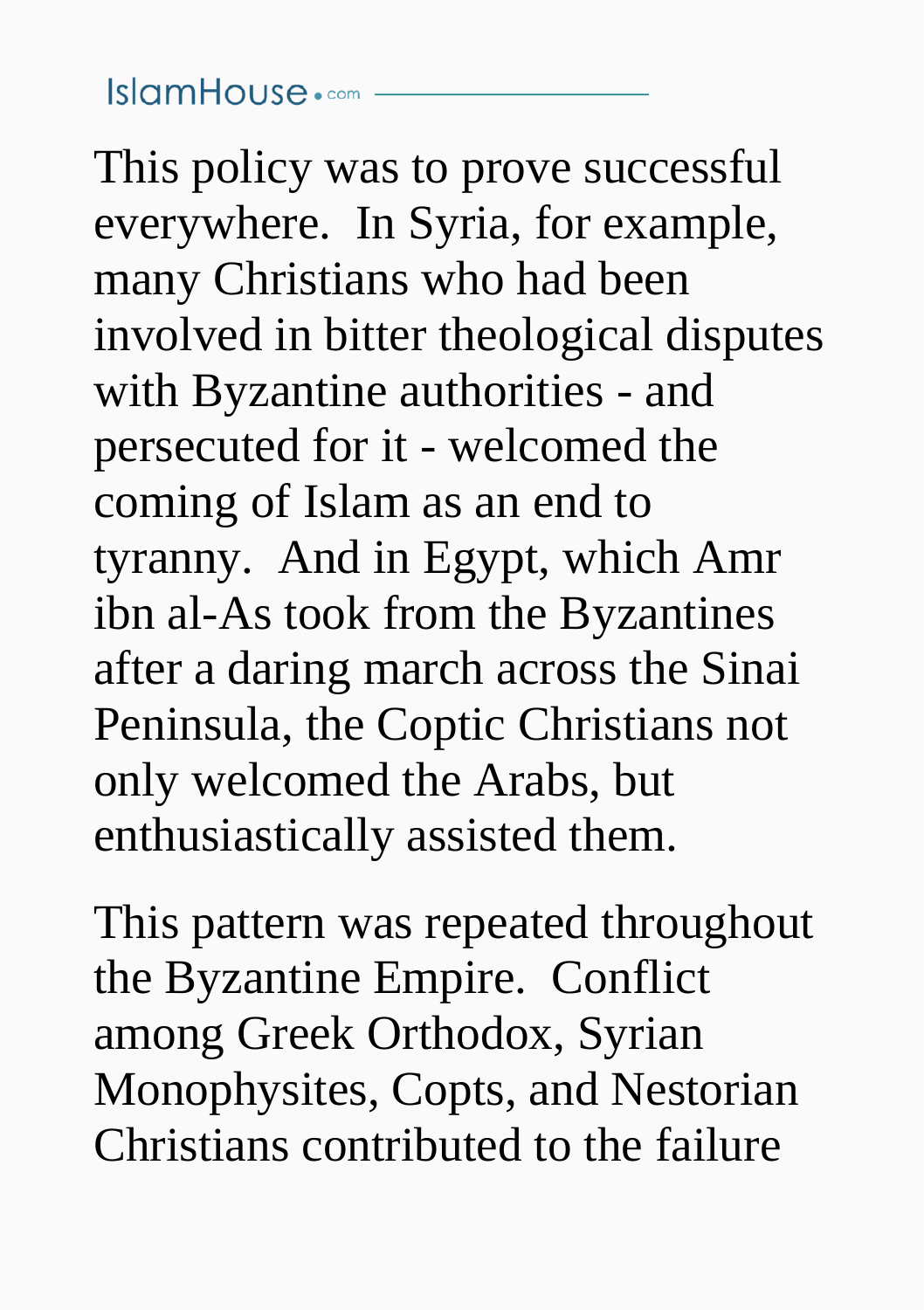$lslcmHouse \cdot \text{com}$  –

of the Byzantines - always regarded as intruders - to develop popular support, while the tolerance which Muslims showed toward Christians and Jews removed the primary cause for opposing them.

Umar adopted this attitude in administrative matters as well. Although he assigned Muslim governors to the new provinces, existing Byzantine and Persian administrations were retained wherever possible. For fifty years, in fact, Greek remained the chancery language of Syria, Egypt, and Palestine, while Pahlavi, the chancery language of the Sassanians, continued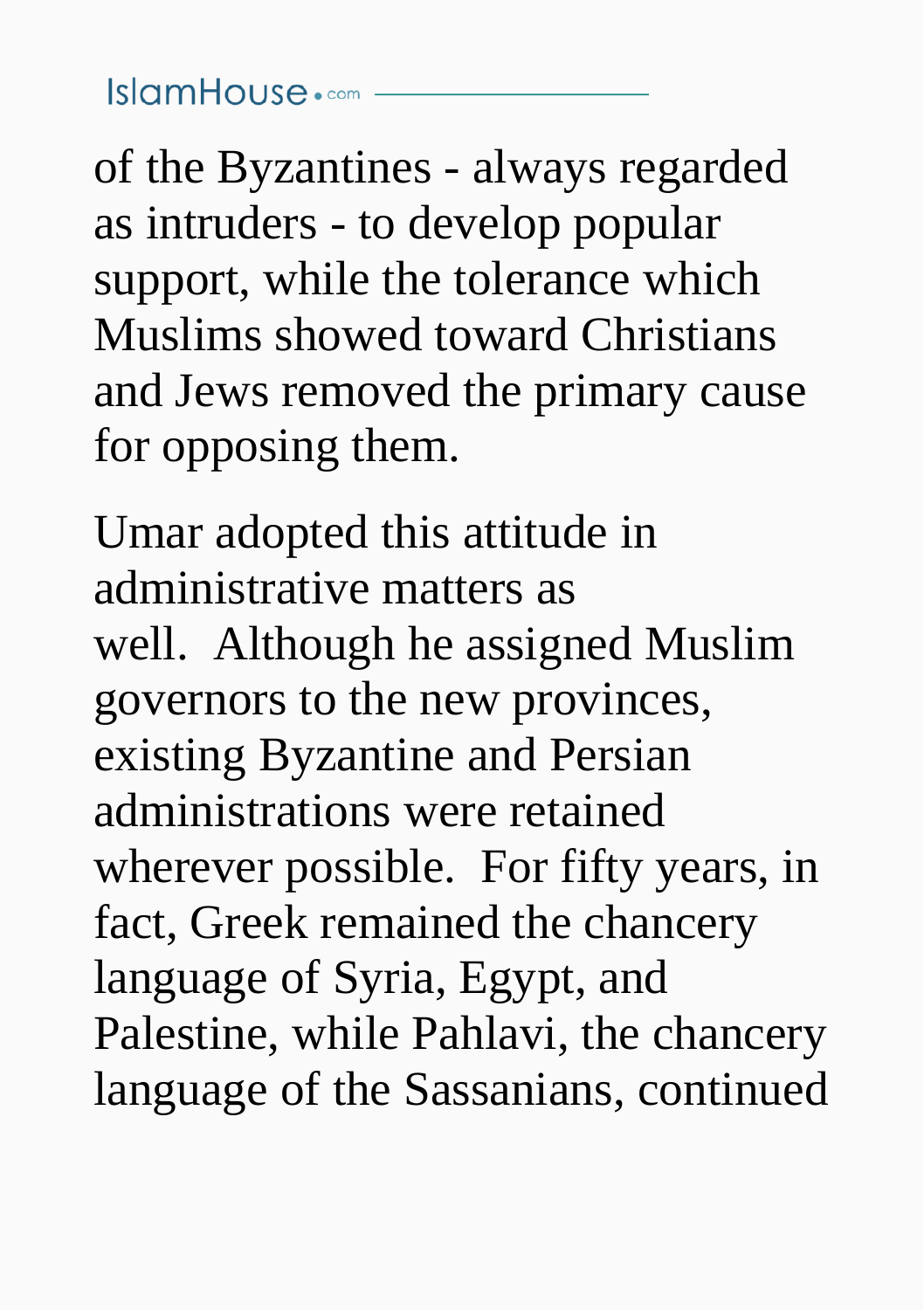$lslcmHouse \cdot \circ \circ m -$ 

to be used in Mesopotamia and Persia.

Umar, who served as caliph for ten years, ended his rule with a significant victory over the Persian Empire. The struggle with the Sassanid realm had opened in 636 at al-Qadisiyah, near Ctesiphon in Iraq, where Muslim cavalry had successfully coped with elephants used by the Persians as a kind of primitive tank. Now with the Battle of Nihavand, called the "Conquest of Conquests," Umar sealed the fate of Persia; henceforth it was to be one of the most important provinces in the Muslim Empire.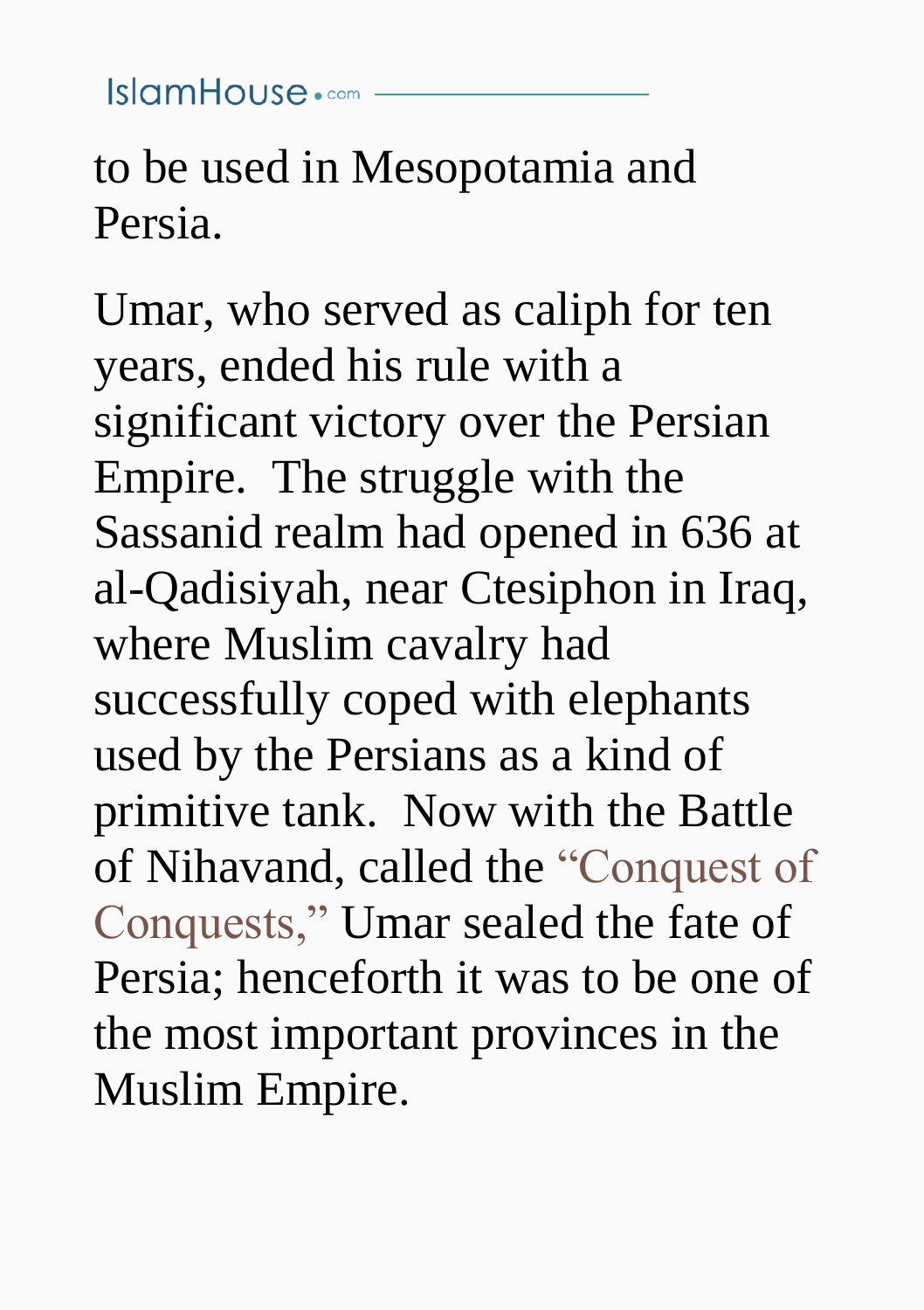His caliphate was a high point in early Islamic history. He was noted for his justice, social ideals, administration, and statesmanship. His innovations left an all enduring imprint on social welfare, taxation, and the financial and administrative fabric of the growing empire.

# <span id="page-32-0"></span>**[A Brief History of Islam \(part 5 of](#page-32-0)  [5\): The Caliphate of Uthman ibn](#page-32-0)  [Affan](#page-32-0)**

# <span id="page-32-1"></span>**[Election of Uthman](#page-32-1)**

Umar ibn Al-Khattab, the second caliph of Islam, was stabbed by a Persian slave Abu Lu'lu'ah, a Persian Magian, while leading the Fajr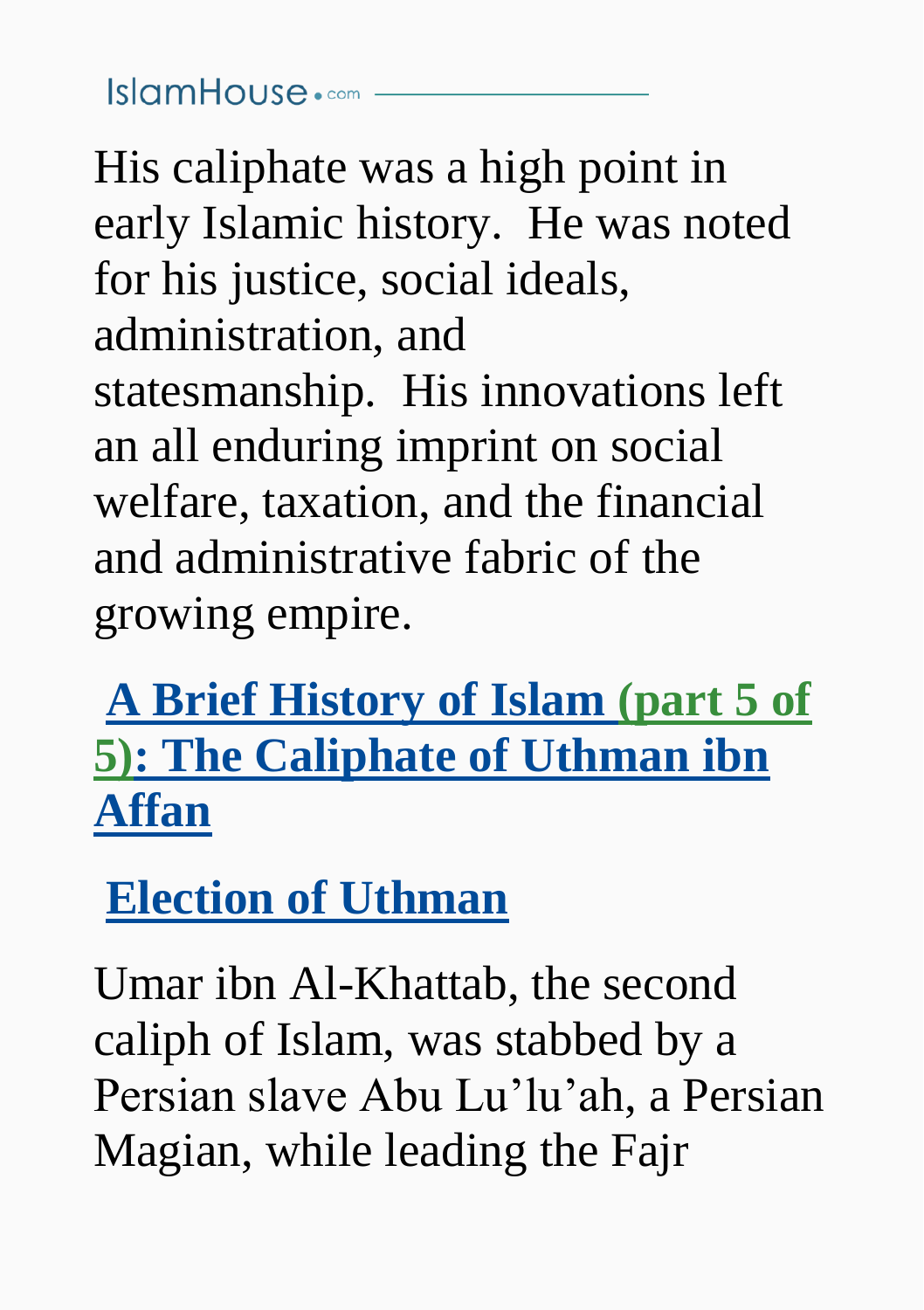Prayer. As Umar was lying on his death bed, the people around him asked him to appoint a successor. Umar appointed a committee of six people to choose the next caliph from among themselves.

This committee comprised Ali ibn Abi Talib, Uthman ibn Affan, Abdur-Rahman ibn Awf, Sad ibn Abi Waqqas, Az-Zubayr ibn Al-Awam, and Talhah ibn Ubayd Allah, who were among the most eminent Companions of the Prophet, may God send His praises upon him, and who had received in their lifetime the tidings of Paradise.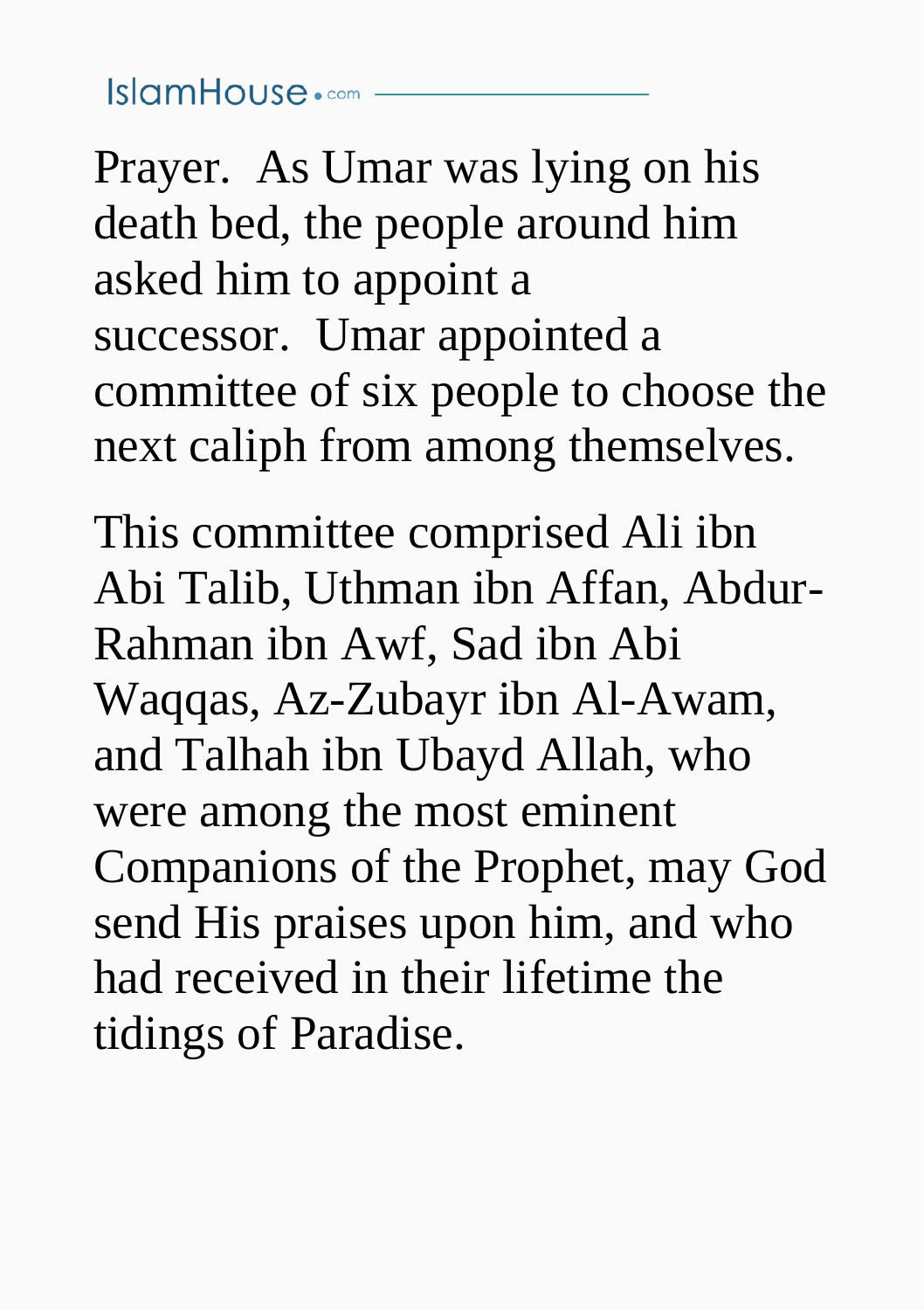$lslcmHouse \cdot \circ m$  –

The instructions of Umar were that the Election Committee should choose the successor within three days, and he should assume office on the fourth day. As two days passed by without a decision, the members felt anxious that the time was running out fast, and still no solution to the problem appeared to be in sight. Abdur-Rahman ibn Awf offered to forgo his own claim if others agreed to abide by his decision. All agreed to let Abdur-Rahman choose the new caliph. He interviewed each nominee and went about Medinah asking the people for their choice. He finally selected Uthman as the new caliph, as the majority of the people chose him.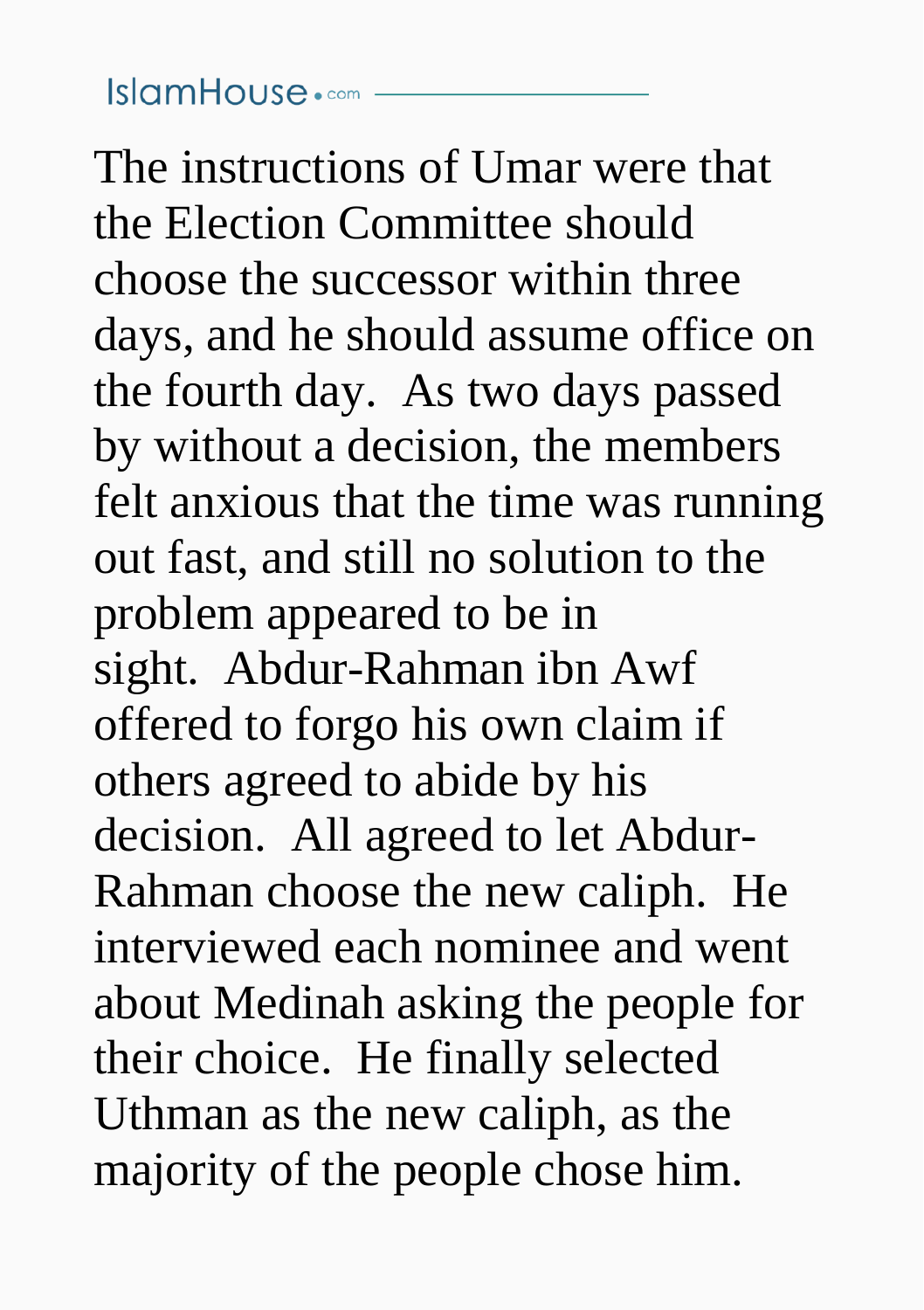### $lslcmHouse \cdot \circ \circ m -$

# <span id="page-35-0"></span>**[His Life as a Caliph](#page-35-0)**

Uthman led a simple life even after becoming the leader of the Islamic state. It would have been easy for a successful businessman such as him to lead a luxurious life, but he never aimed at leading such in this world. His only aim was to taste the pleasure of the hereafter, as he knew that this world is a test and temporary. Uthman's generosity continued after he became caliph.

The caliphs were paid for their services from the treasury, but Uthman never took any salary for his service to Islam. Not only this, he also developed a custom to free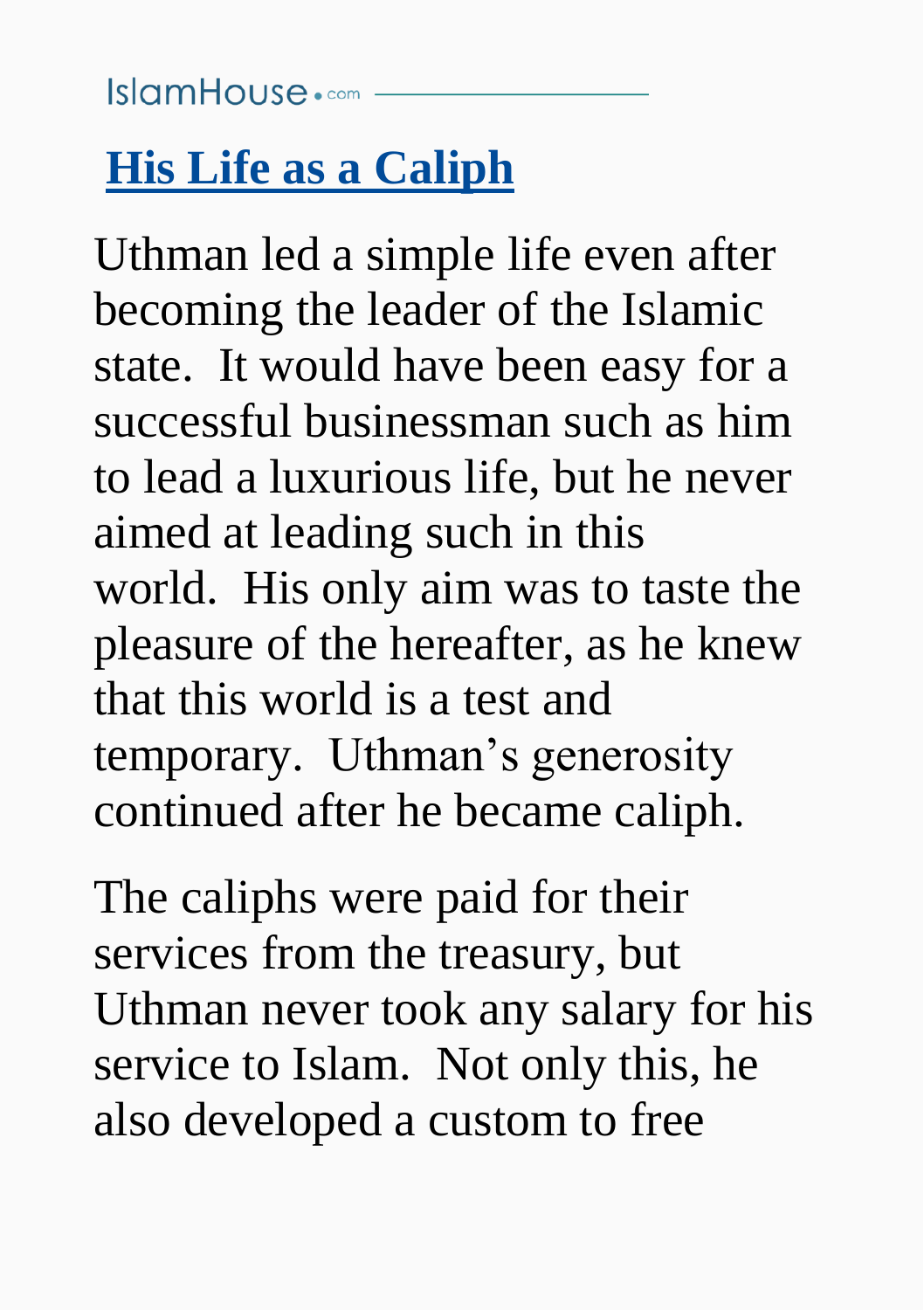$lslcmHouse \cdot \text{com}$  –

slaves every Friday, look after widows and orphans, and give unlimited charity. His patience and endurance were among the characteristics that made him a successful leader.

Uthman achieved much during his reign. He pushed forward with the pacification of Persia, continued to defend the Muslim state against the Byzantines, added what is now Libya to the empire, and subjugated most of Armenia. Uthman also, through his cousin Mu'awiyah ibn Abi Sufyan, the governor of Syria, established an Arab navy which fought a series of important engagements with the Byzantines.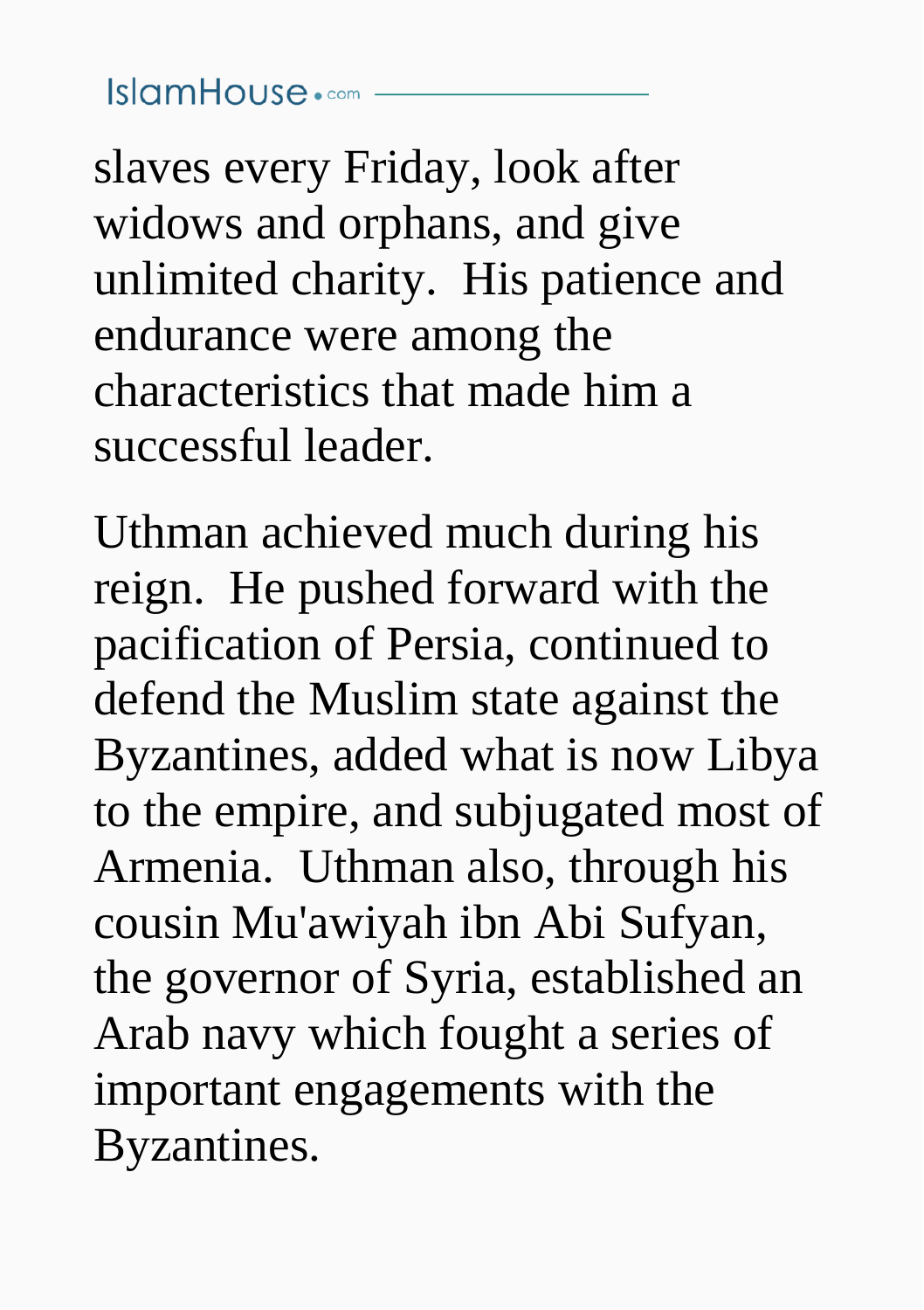# $IslcmHouse \cdot \circ m$  —

Of much greater importance to Islam, however, was Uthman's compilation of the text of the Quran as revealed to the Prophet. Realizing that the original message from God might be inadvertently distorted by textual variants, he appointed a committee to collect the canonical verses and destroy the variant recensions. The result was the text that is accepted to this day throughout the Muslim world.

# <span id="page-37-0"></span>**[Opposition and the End](#page-37-0)**

During his caliphate, Uthman faced much of hostility from new, nominal Muslims in newly Islamic lands, who started to accuse him of not following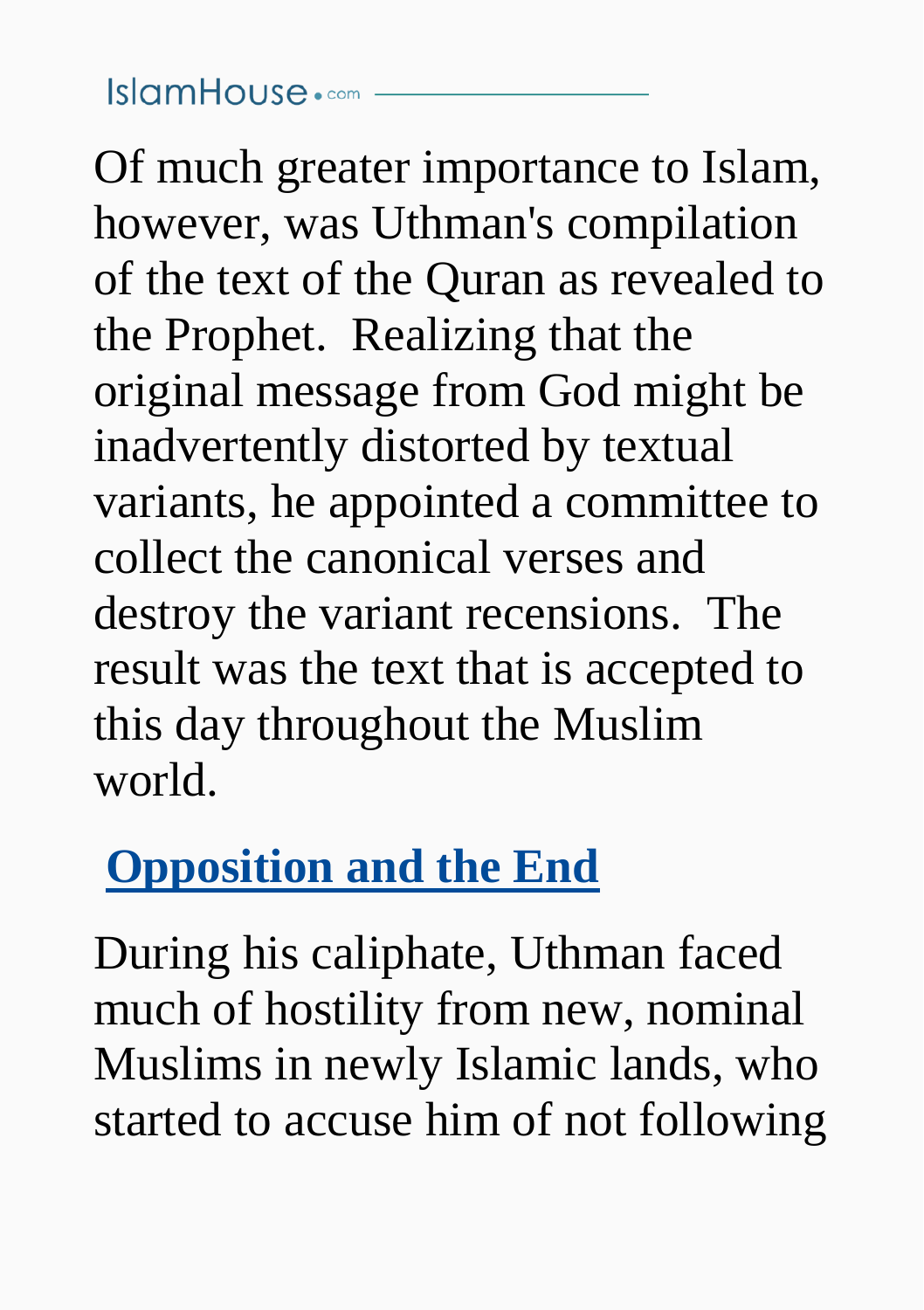### $IslcmHouse \cdot \circ m -$

the example Prophet and the preceding caliphs in matters concerning governance . However, the Companions of the Prophet always defended him. These accusations never changed him. He remained persistent to be a merciful governor. Even during the time when his foes attacked him, he did not use the treasury funds to shield his house or himself. As envisaged by Prophet Muhammad, Uthman's enemies relentlessly made his governing difficult by constantly opposing and accusing him. His opponents finally plotted against him, surrounded his house, and encouraged people to kill him.